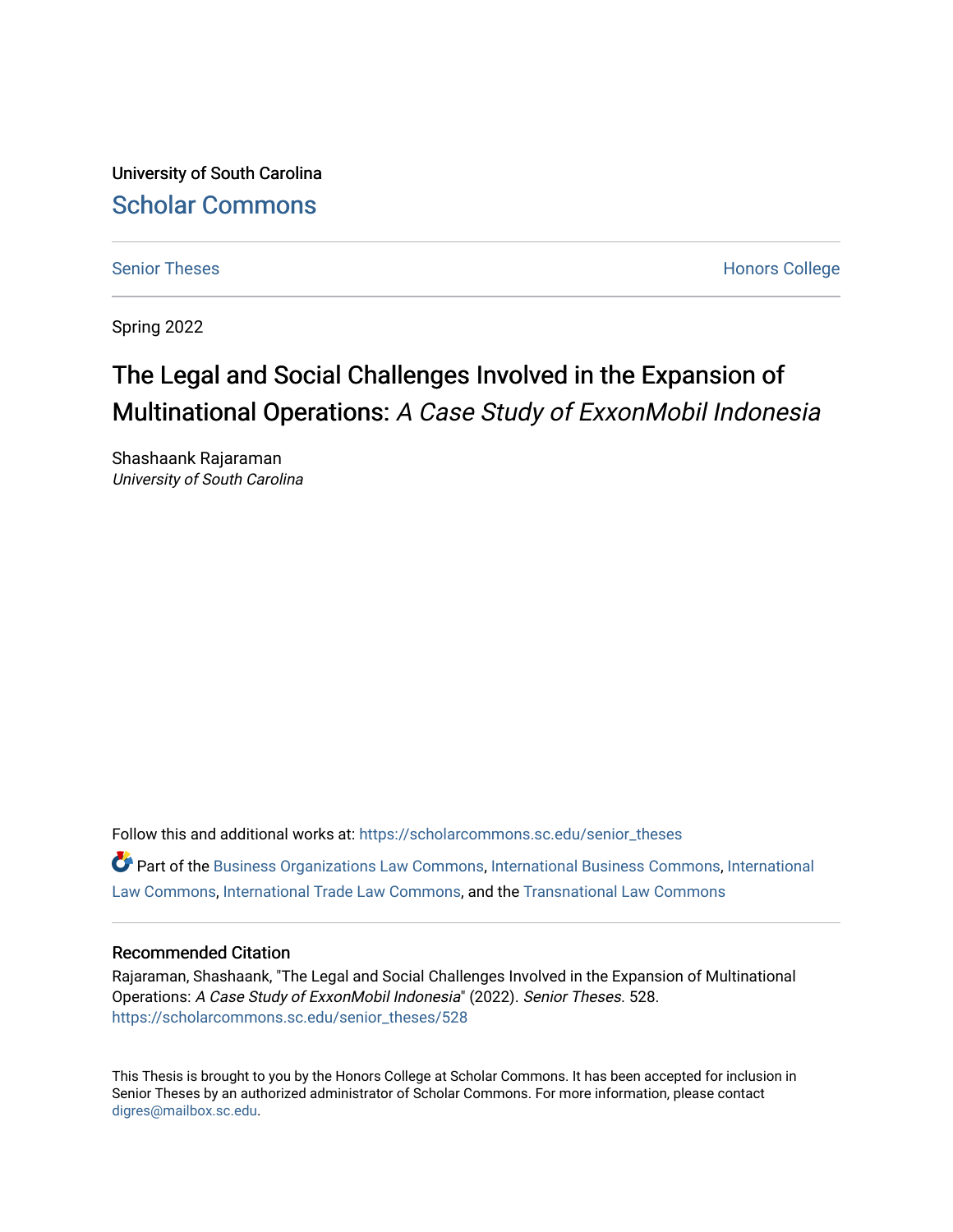The Legal and Social Challenges Involved in the Expansion of Multinational Operations

**The Legal and Social Challenges Involved in the Expansion of Multinational Operations** 

1

*A Case Study of ExxonMobil Indonesia*

Shashaank Rajaraman

Submitted in Partial Fulfillment of the Requirements for Graduation with Honors from the **South Carolina Honors College** 

May, 2022

**Approved:**

u

**Andrew Spicer Director of Thesis**

*<u>Thomas Hughes</u>* **Second Reader**

Steve Lynn, Dean For South Carolina Honors College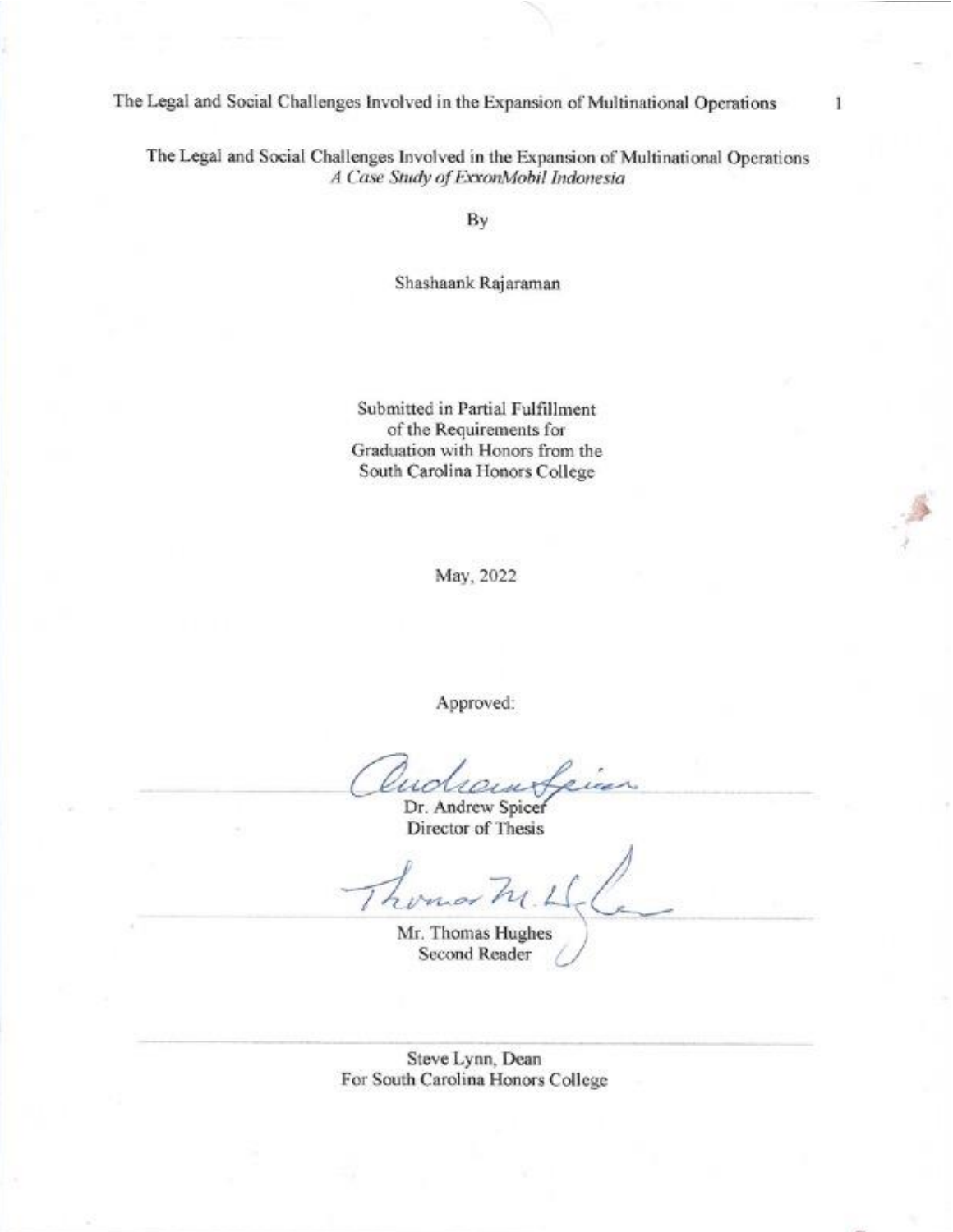# **Table of Contents**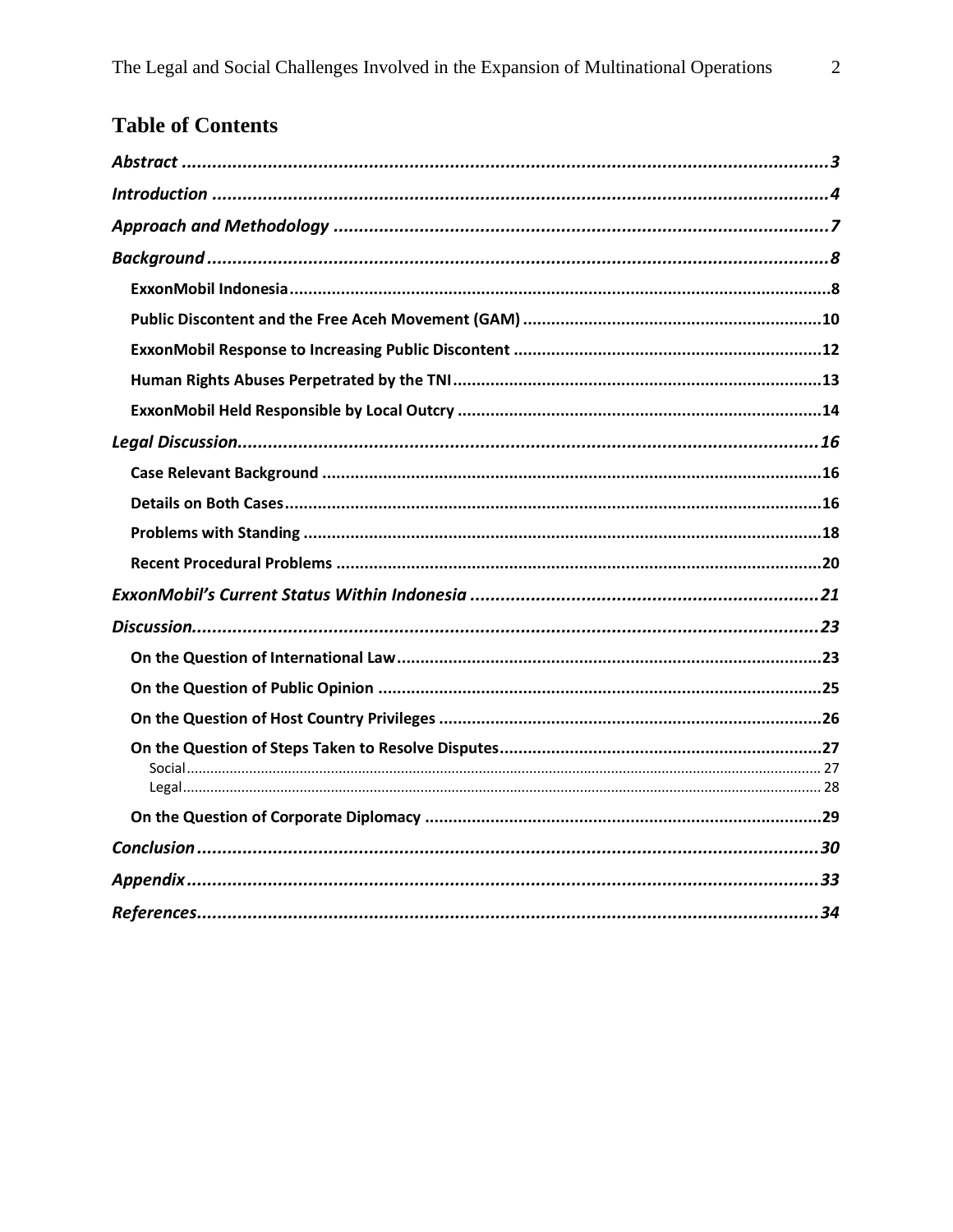# **The Legal and Social Challenges Involved in the Expansion of Multinational Operations** *A Case Study of ExxonMobil Indonesia*

# <span id="page-3-0"></span>**Abstract**

Within this paper, I will analyze the legal and social relations between multinational corporations and their host countries. This analysis will be conducted through viewing the circumstances surrounding *Doe v. ExxonMobil* within the District of Columbia Circuit Court, in which ExxonMobil has engaged in litigation regarding their human rights record within the country of Indonesia. Through secondary research conducted both within business and legal journals, information about the practices of ExxonMobil can be examined and utilized to make general conclusions upon the corporate diplomacy practiced by multinational corporations.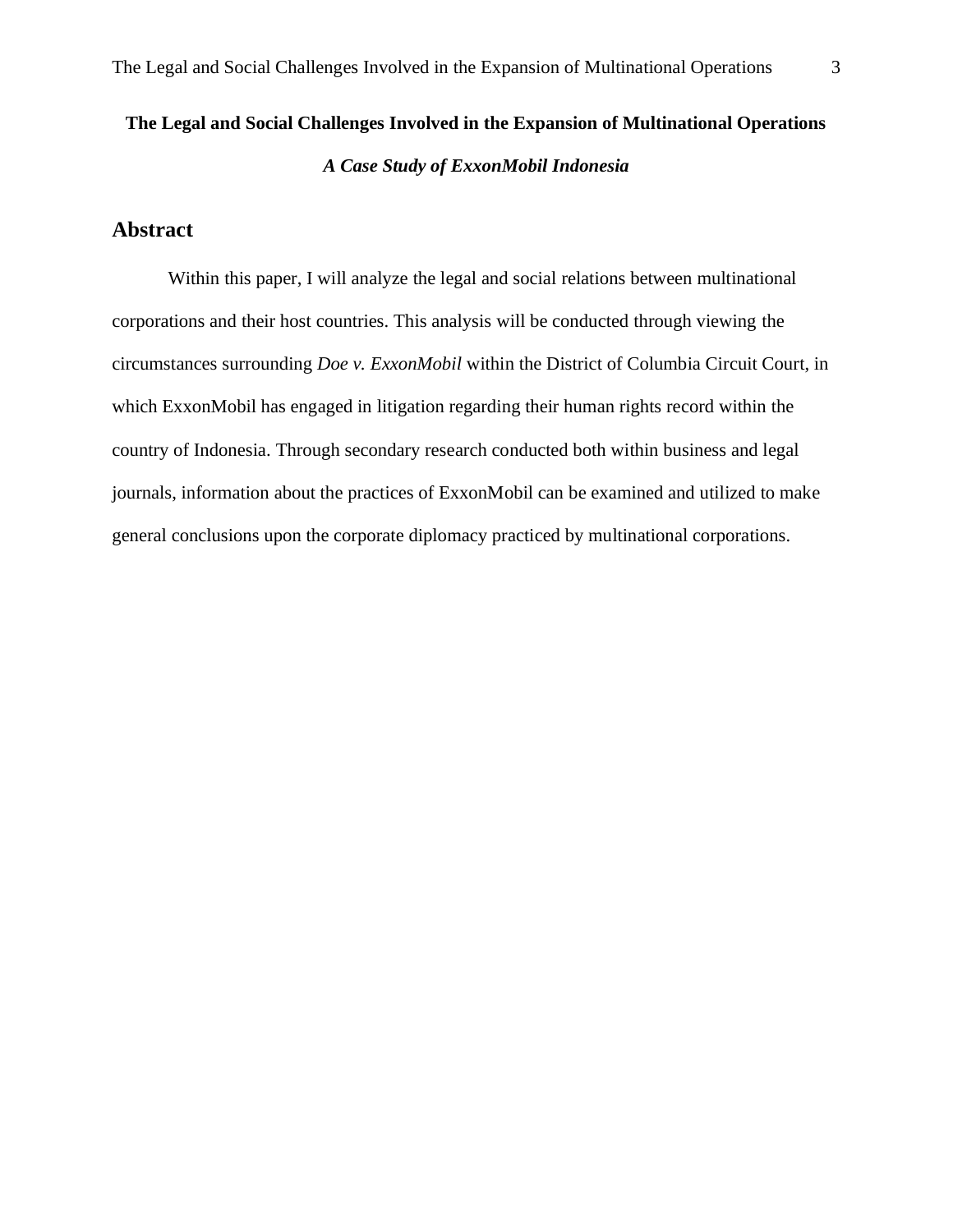# <span id="page-4-0"></span>**Introduction**

Over the past two centuries, the world has evolved into what we know it today to become a global marketplace. From ships to airfare, countries can trade with each other at faster rates than previously possible. Along with the evolution of this global marketplace, corporations have evolved through two key unbundlings: The first unbundling resulted in the reduction of transportation costs which allowed for the transport of goods through international marketplaces and the second unbundling resulted in the separation of production and marketing. In other words, one country outside of the base country would produce the goods and another country (which could be the host country) would be where such products are sold in.

This new atmosphere has resulted in the need for international and local litigation divisions within corporations that wish to expand their operations abroad. Operations such as patents and intellectual property rights (Backer, 2019, p. 258-307) provide new challenges, both for the host country, as well as the multinational corporation. We end up seeing that because of such laws, multinational corporations prefer to manage production in developing countries that tend to have lax regulation on corporations, rather than a developed country that has high entrance costs. Eventually, the gross domestic product of such regions become immensely dependent on multinational corporations that may or may not be treating workers well by Western standards (LaPalombara, J., & Blank, S., 1980, p. 119). This has been enabled through the advent of the new globalized world, where the removal of trade barriers, reductions in public sector, and the liberalization of economic controls result in regulatory challenges for nations and international organizations alike (Paul, 2001, p. 286).

A clear backlash occurs in these instances, where social pressure causes corporations to adopt better, more Western, practices with their employees. For example, in Great Britain, laws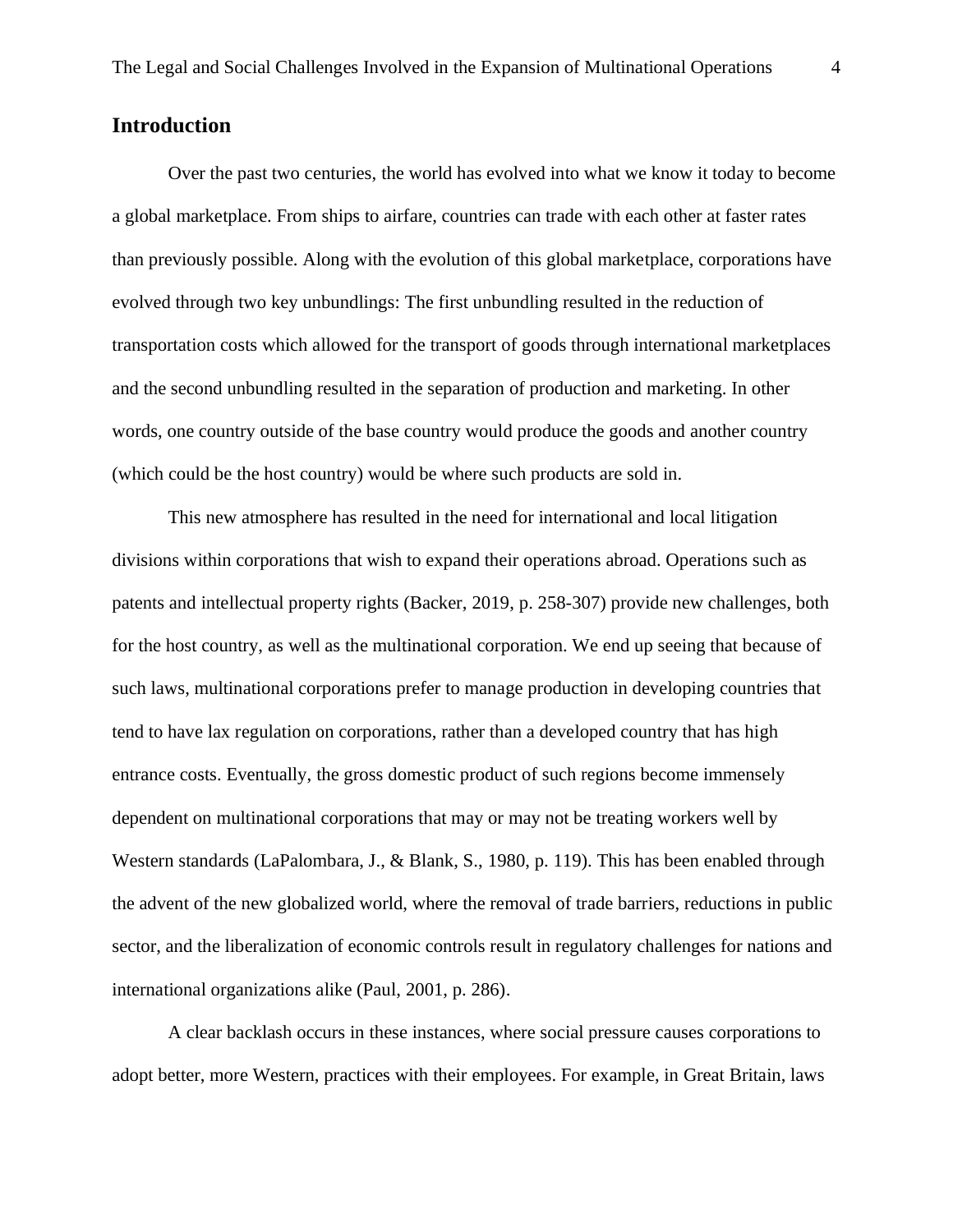are being made to keep multinational corporations accountable to their actions in developing countries (Jägers, N., 1999, p.181-183). Corporations also tend to enact private compliance standards on the surface to allay any public concern that may arise through the progression of their operations, though the effectiveness of such policies is up for debate (Locke, 2007, 5).

My research and analysis will answer the following questions:

- 1. How effective is international law in addressing potential transgressions committed by multinational corporations?
- 2. How much does the general public care about actions caused by a local company in another country?
- 3. To what degree do developing countries extend privileges to multinational corporations?
- 4. What steps do multinational corporations take to resolve legal and societal disputes?
- 5. How do multinationals act as a corporate diplomat within other nations?

With the stage being set to current day, this paper will look at the issue in a twofold manner, first looking at societal issues that require the use of private policy to overcome, then looking at legal impacts of situations that occur within a foreign country. Using these two perspectives, we will analyze the role of multinationals as a corporate diplomat in their foreign holdings, as they navigate the intricacies of the public and private sector. Through the case of ExxonMobil Indonesia, we are able to examine a unique scenario where a multinational company and the government work together in a manner not unheard of in many developing countries that results in a current pending case within the US court system for human rights violations. Not only will this analyze the functions behind international law litigation, but it will also analyze how corporations tend to adapt to their local regions. More specifically, the analysis will be conducted through three windows, the past: countries prior to multinational growth, the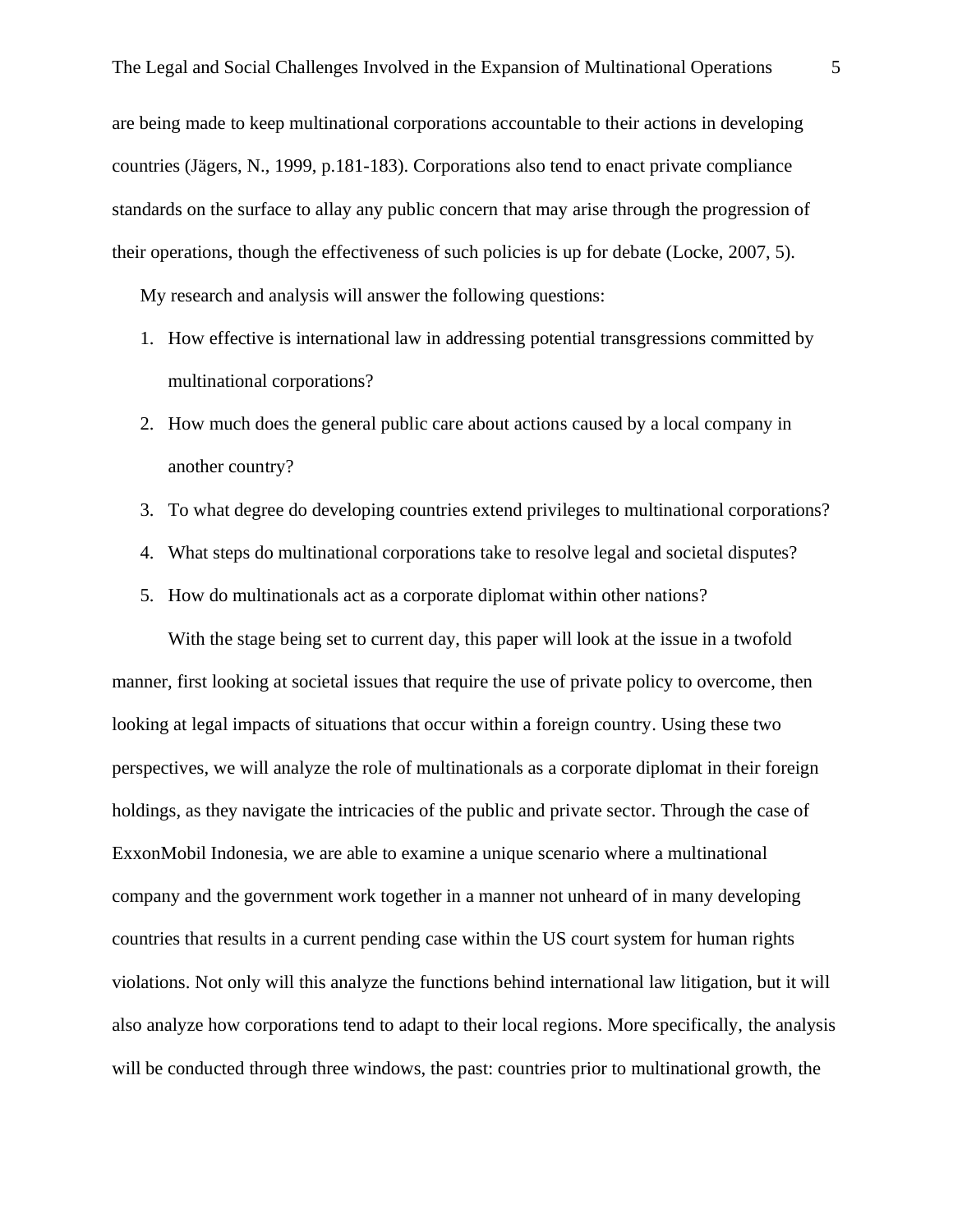parties to resolve any issues present.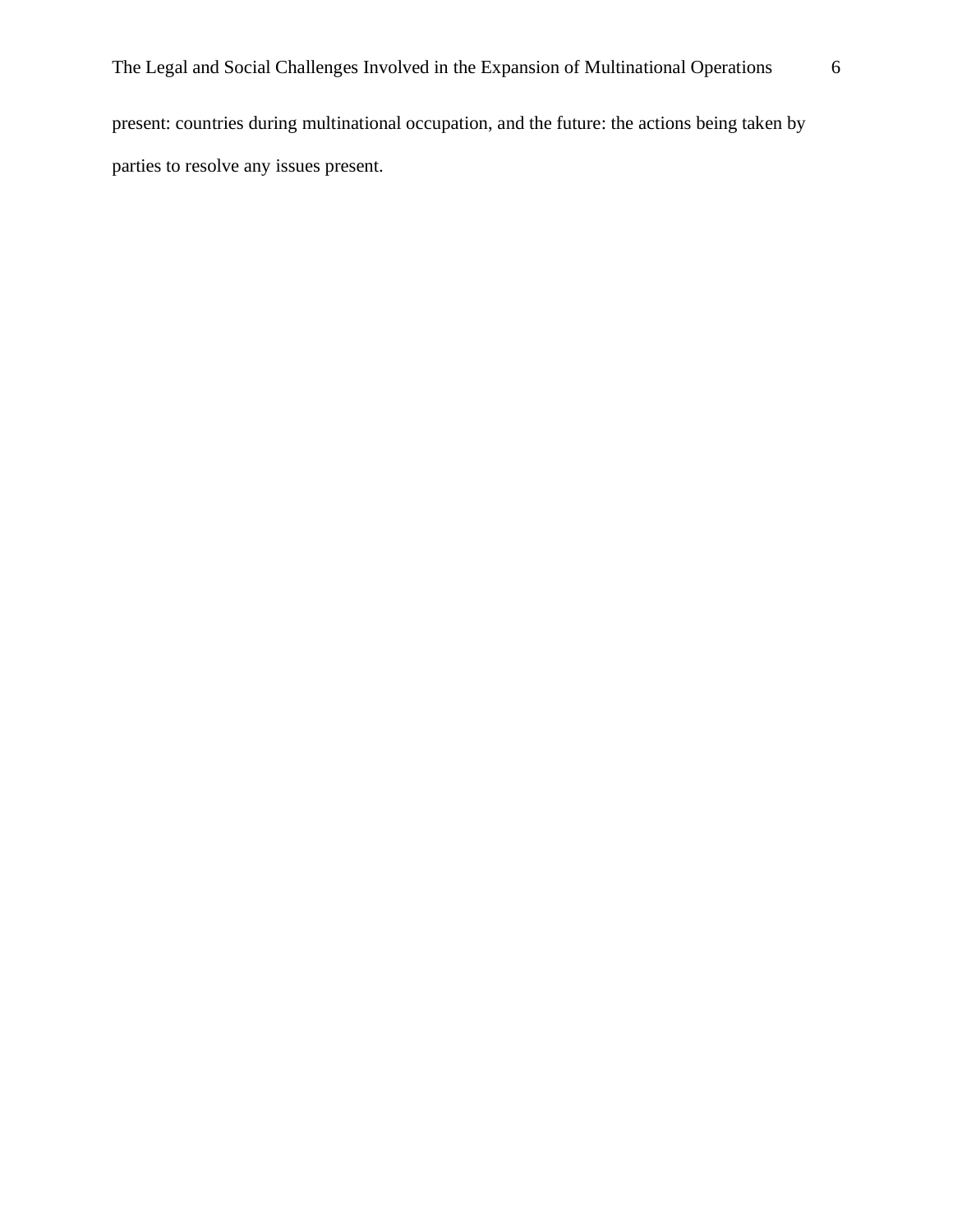# <span id="page-7-0"></span>**Approach and Methodology**

The research was conducted through an analysis of ExxonMobil's recent operations in Indonesia. As a civil war has raged on within the nation for thirty years, we will look at ExxonMobil's alleged role in the controversy surrounding the Soherto regime. Through the analysis of the case, we can examine answers to the questions provided. The information analyzed will sourced entirely off secondary research, as access to legal professionals at the multinational level is limited. There will be three types of information that will be delved into:

- 1. Business professional discussions and journals
- 2. Legal professional discussions and journals
- 3. Raw data on country statistics across specified time periods

These sources allow for the examination of direct research of other professionals in the field to comprehend the information provided in their journals and other data. Business discussions and journals will provide knowledge of how business tend to adapt to the laws of a given country. From such sources, the operational side of their expansion can be examined, especially on the production side with labor and environmental laws. Raw data on country statistics provides the opportunity to determine the economic impacts the multinational corporations have on the developed and developing countries. Finally, through the study of these phenomena from the legal perspective, a technical understanding of the subject material can be understood.

The holistic primary and secondary research conducted will then allow for the movement into the analysis phase, where connections between these three pieces of information will be examined and created.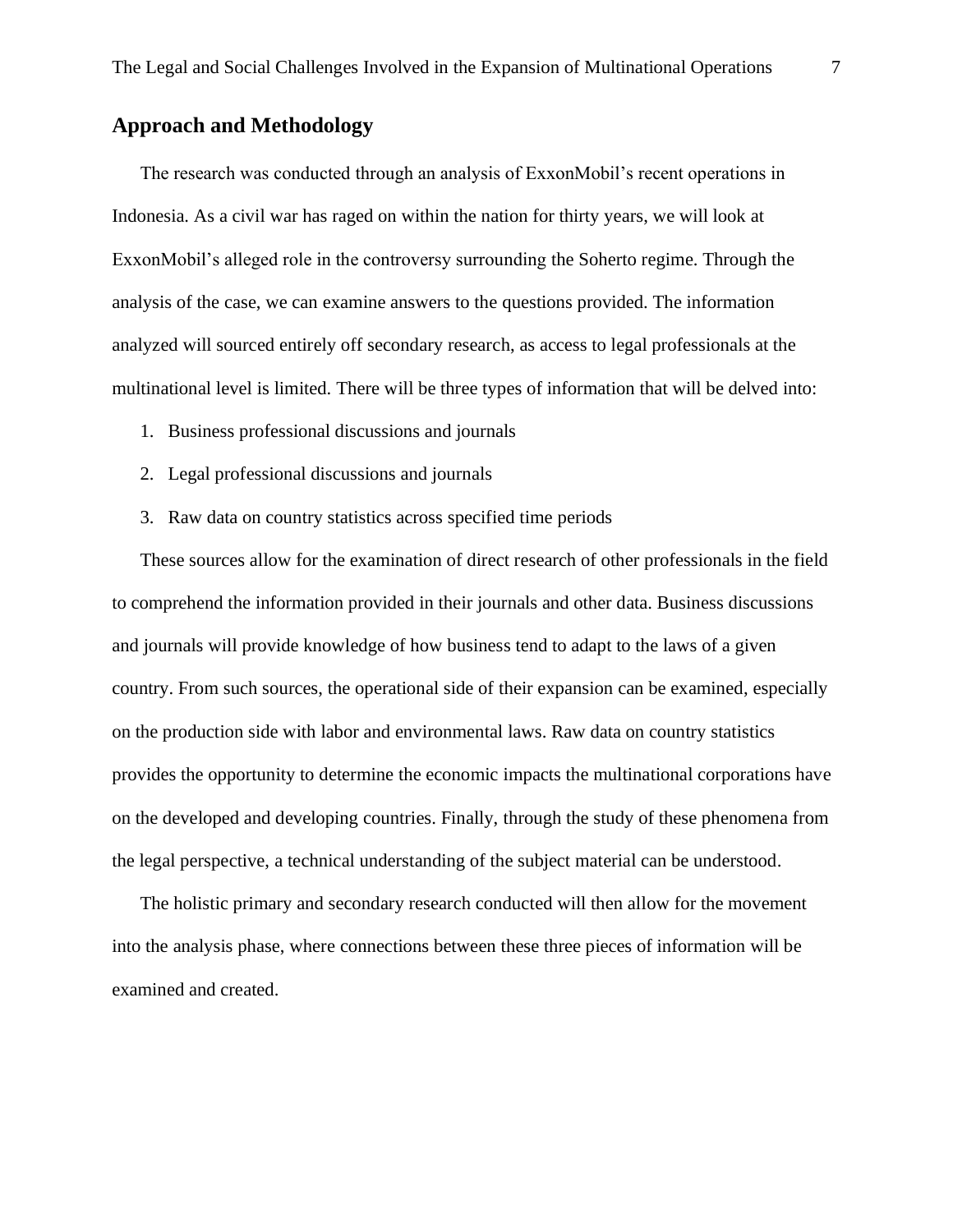# <span id="page-8-0"></span>**Background**

### <span id="page-8-1"></span>*ExxonMobil Indonesia*

Standard Oil began as one of the largest oil producing trusts in the history of the United States in 1882. However, due to its size and influence, it soon became the target of US government officials as the company was soon prosecuted under the Sherman Antitrust Act of 1890, which required the company to split its holdings into 33 different companies. The Standard Oil Company of New York eventually changed its name to Mobil Oil Corporation in 1966, with the Standard Oil Company of New Jersey eventually becoming Exxon Corporation in 1972. Although the company we know today as ExxonMobil formed in 1999 through a merger of the two companies, the constant structural reorganizations of the entire company did not prevent it from beginning to work outside the United States to find resources.

Mobil Oil Corporation's first foray into Indonesia began as early as 1898, with the opening of its first marketing office ("Our history in Indonesia," 2019). With exploration missions conducted in 1912, they began to take an active interest in the area to find potential oil fields for exploitation ("Our history in Indonesia"). This interest soon came to fruition with the beginning of its exploration operations in the Aceh province as early as 1968 ("Our history in Indonesia"). Through a production sharing agreement between Mobil Oil, Indonesia's stateowned oil business, Pertamina, and Japanese-Indonesian company LNG Company, Mobil Oil was able to gain access to the Arun oil fields within North Aceh (Clarke, 2021, p. 7).

The discovery of these oil fields soon became a key source of profits both for the Indonesian government as well as the American company. For the Indonesian government, natural gas operations soon became a major part of the economy, accelerating oil production and GDP growth to levels found in **Table 1.**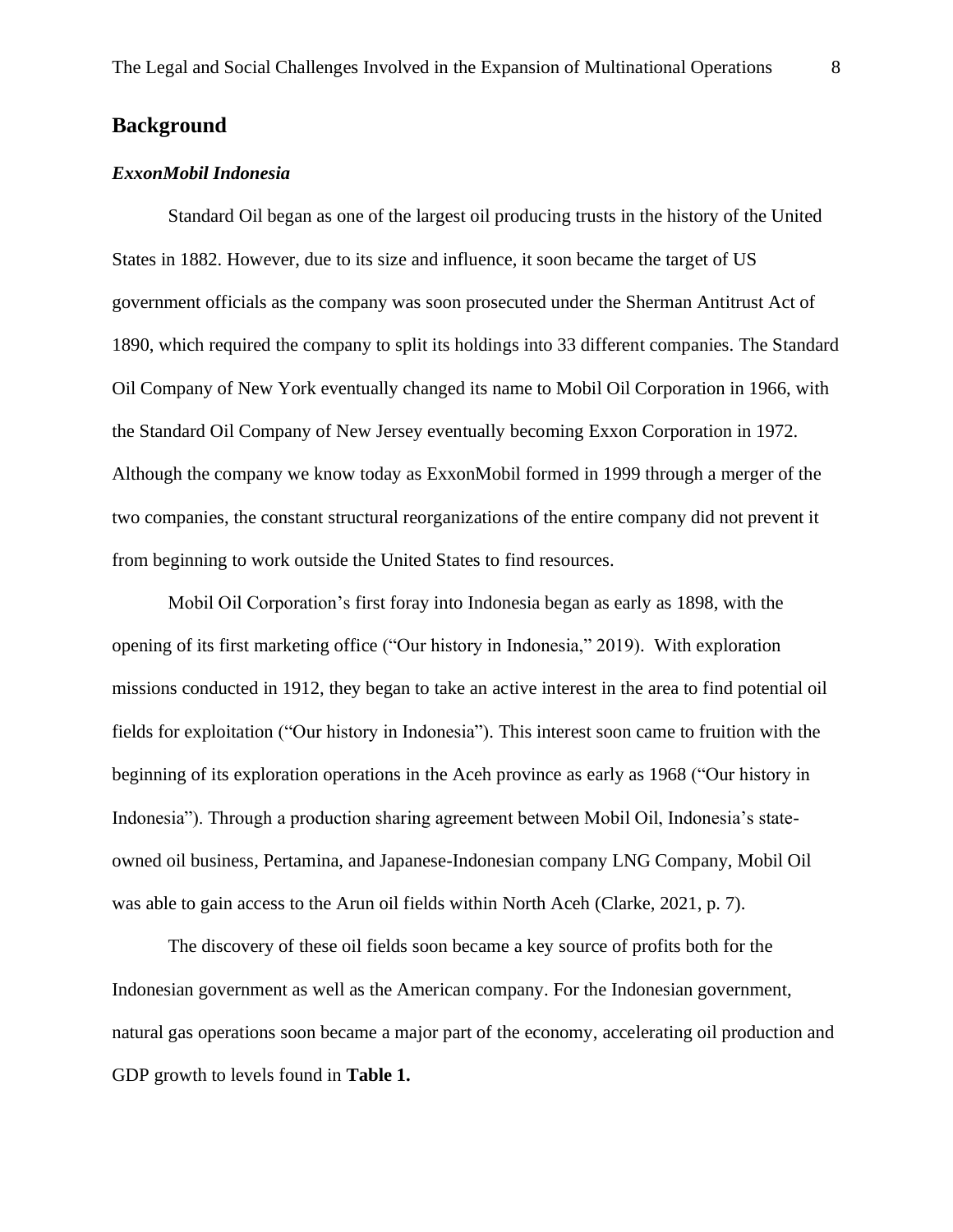## **Table 1: Indonesian Oil Production and GDP Growth Rate From 1972-1981**

| Year | Oil Production (\$ Billions | <b>GDP</b> Growth Rate |
|------|-----------------------------|------------------------|
|      | <b>USD Real)</b>            |                        |
| 1972 | 2.54                        | 9.4%                   |
| 1973 | 2.67                        | 6.8%                   |
| 1974 | 6.71                        | 7.6%                   |
| 1975 | 6.98                        | 5.0%                   |
| 1976 | 5.86                        | 6.9%                   |
| 1977 | 6.27                        | 8.8%                   |
| 1978 | 6.22                        | 6.8%                   |
| 1979 | 5.96                        | 5.3%                   |
| 1980 | 8.00                        | 9.6%                   |
| 1981 |                             | 7.6%                   |

*Arndt (1983) p. 139, p. 141*

Indonesia's new GDP growth rate caused its classification elevation from a low-income country to eventually one of the middle-income countries within Asia by 1981 (Arndt, 1983, p. 144). The current profit-sharing agreement split profits by a 70-30 distribution, with the former going to the Indonesian government (Clarke, 2021, p. 8). This allowed the Indonesian government to fund a number of projects across their country while creating sizable profits for Mobil Oil itself, as the oil field found itself to be the source of near 25% of total revenue through the 1990s (Clarke, 2021, p. 7). Estimations between 1996 and 2006 found that Mobil Oil and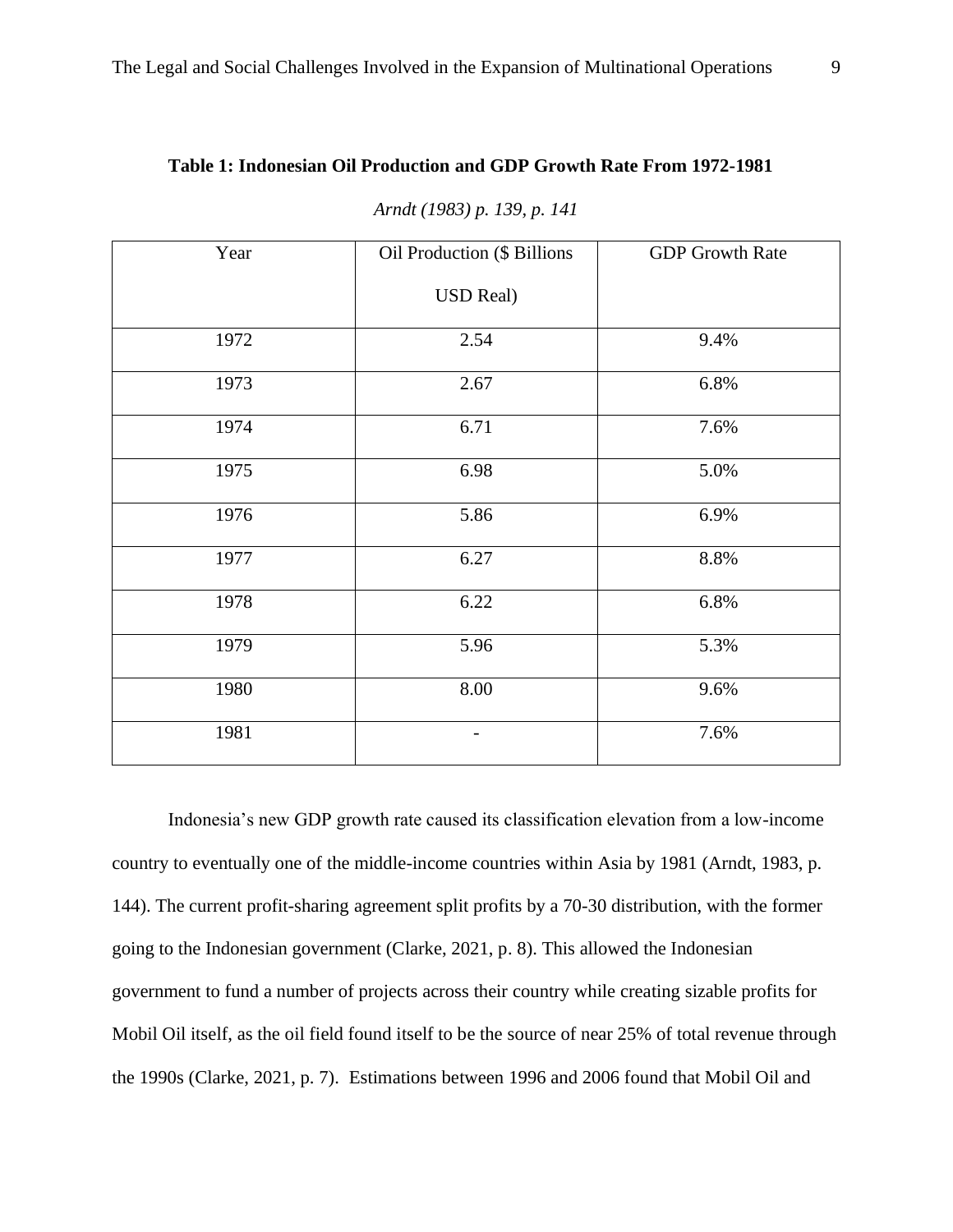later, ExxonMobil, were able to garner earnings of near \$40 billion from the gas extracted from the plant (Clarke). This eventually led to significant investment in the North Aceh district, where a large industrial site was built to accommodate for operations such as processing facilities, numerous pipelines, roads, offices, and accommodation for expatriates (Clarke).

This sudden growth and profit led to ExxonMobil engaging in community operations to return part of their revenue to the company, furthering basic principles of corporate social responsibility. Along with the investment in infrastructure, the company began hiring near 2,000 Indonesian employees along with building infrastructure in the area such as schools, mosques, parks, and other public buildings in 2002 (Clarke, 2021, p. 7-8). In addition, ExxonMobil also donated \$5 million to relief efforts after a 2004 tsunami that impacted the Aceh province in Indonesia resulted in hundreds of thousands of deaths (Clarke, 2021, p. 8). By 2007, they had invested \$33 million into community programs that operated across the entire continent of Indonesia ("About Us," 2019).

#### <span id="page-10-0"></span>*Public Discontent and the Free Aceh Movement (GAM)*

As the government and ExxonMobil prospered within the Aceh province, problems deeprooted within the region began to become amplified. The Acehnese identity had always been one of self-determination stemming from their history of independence from Indonesia as well as the inability to conquer the region during Dutch incursions in World War II (Schulze, 2007, p. 183). Furthering this mentality was the agreement reached in 1959 where the region was conferred a special status that allowed for self-governance in matters of religion, customary law, and education (Schulze). In fact, the region considers itself underappreciated due to its crucial role in Indonesia's fight for independence, as the Aceh region was one of the few regions unconquered.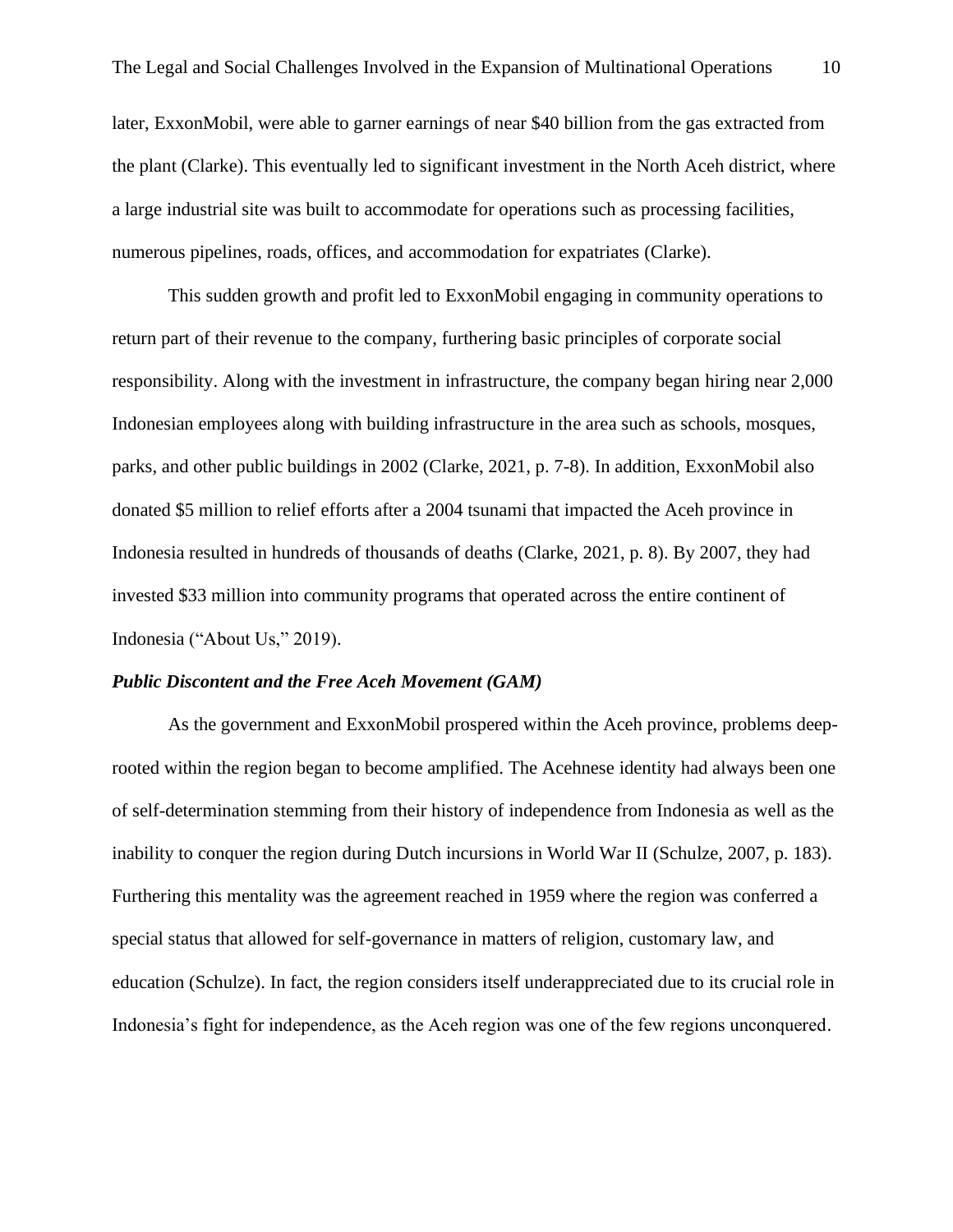However, Jakarta views the area differently, often sending troops to quell rebellions in the region such as the *Darul Islam* uprising of 1953 (Schulze).

With the discovery of the Arun oil fields between 1968 and 1971, the established production sharing agreement between the government and Mobil Oil within the province caused much controversy in the local government. To the local government, the incursion appeared to be imperialist, wrought by capitalist powers and Jakarta (Schulze, 2017, p. 184). As operations started in the region, a stark contrast in capital distribution could be easily seen. Out of all profits from oil operations, only 5% of revenue was directed back into the Aceh province (Clarke, 2021, p. 8). In addition, while the Aceh province had no issues with poverty, their poverty rate in the region seemed to stagnate in comparison with other regions of Indonesia between the 1980s and 1990s (Schulze, 2017, p. 194). While most other regions decreased in rates, there was no change for the Aceh province. While Mobil Oil and other oil companies in the region provided employment and education programs, the unequal distribution soon flared up anti-Jakarta and anti-Mobil Oil sentiments in the region (Schulze). Once again, it appeared to the Acehnese that their region was made to shoulder a substantial part of the Indonesian economy without equivalent benefits.

This, along with other political issues, started the beginning of the *Gerakan Aceh Merdeka* (GAM) or the Free Aceh Movement, a separatist group that aimed to create an independent state within the Aceh province. Upon the foundation of this rebel faction, the Indonesian military (TNI) began to actively engage members in numerous operations. However, GAM did not focus their attention solely on the Indonesian government. Founded in 1976 by Hasan di Tiro, the son of an independence-era hero and a former businessman who lost a bid to start operations in the Arun oil fields, one of the key tenets of this group involved the control of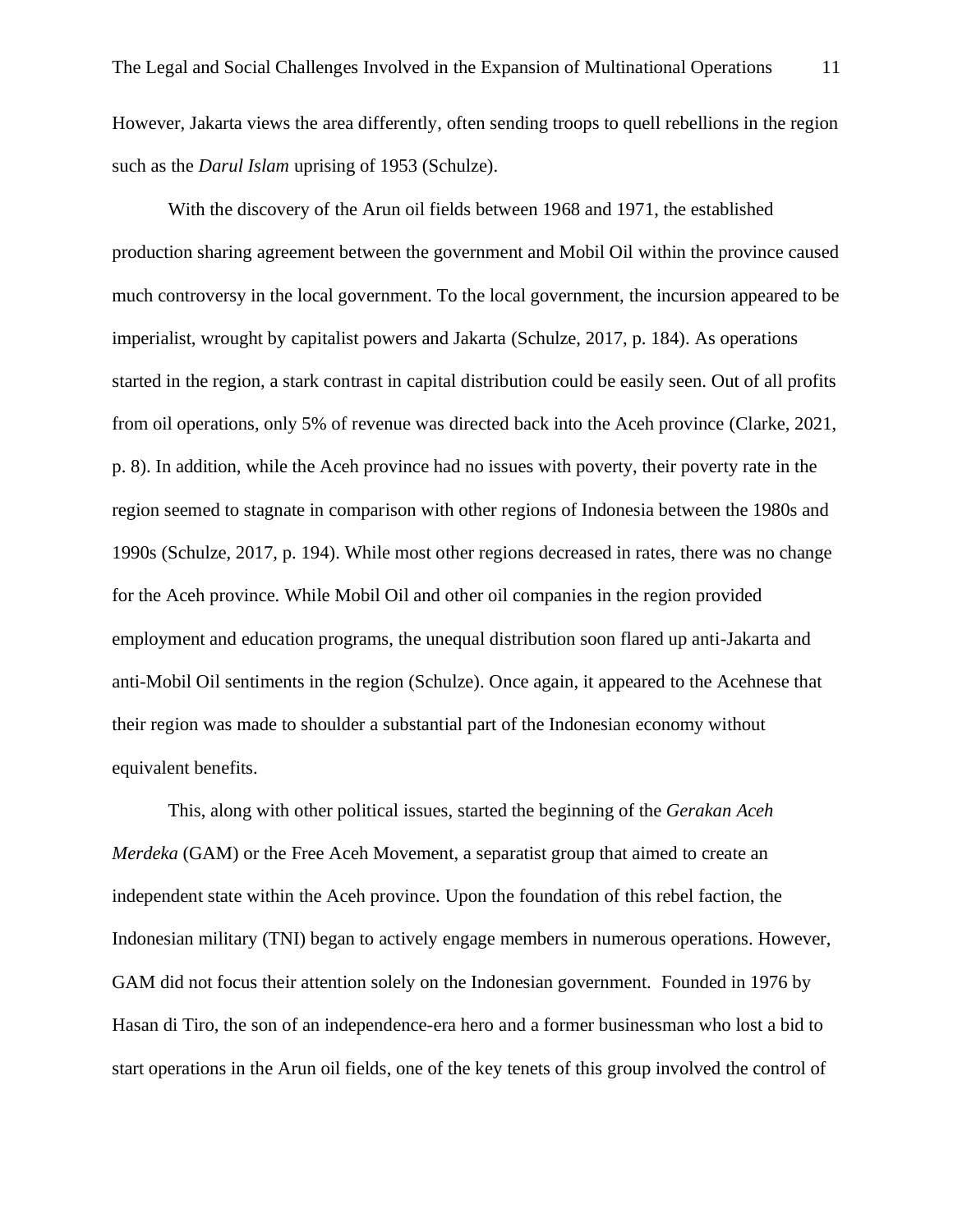all profit-rearing operations in order to benefit the province further (Schulze, 2017, p. 195). This included the Arun oil fields in which Mobil Oil and other oil companies operated exclusively in tangent with the Indonesian government. On October 20, 1977, GAM issued a warning to all Americans, Australians, and Japanese working at the oil fields to leave immediately prior to any impending attacks on the plants (Schulze, 2017, p. 196). Just a month later, the first oil field casualties occurred, leaving one American worker dead (Schulze).

Through the 1980s and early 1990s, GAM seemed to leave Mobil Oil relatively untouched, however, operations once again began in 1999, with GAM forces taking over the Pase Cluster, demanding money from its hostages (Schulze, 2017, p. 197-198). In addition, the firing of guns at ExxonMobil aircraft that carried workers had become commonplace. By March 2001, Mobil Oil, now ExxonMobil, had to temporarily halt production in Indonesia due to security issues for its employees as GAM forces had cut crucial pipelines (Schulze, 2017, p. 198). Four months later, they were able to continue operations after a reduced presence in the region. The extent of GAM control within the civil war in the region can be viewed in **Appendix 1**.

#### <span id="page-12-0"></span>*ExxonMobil Response to Increasing Public Discontent*

For the first seven years of the conflict, the lack of significant strikes on Mobil Oil operations did not necessitate any extra action by the company other than an increased security presence. The programs in place offered by Mobil Oil served to maintain relations within the general public. The founder of GAM, Di Tiro, while irked by the presence of the companies, did not want to impact the lives of the workers who were employed at such facilities and chose to avoid any directed attacks with possible human casualties.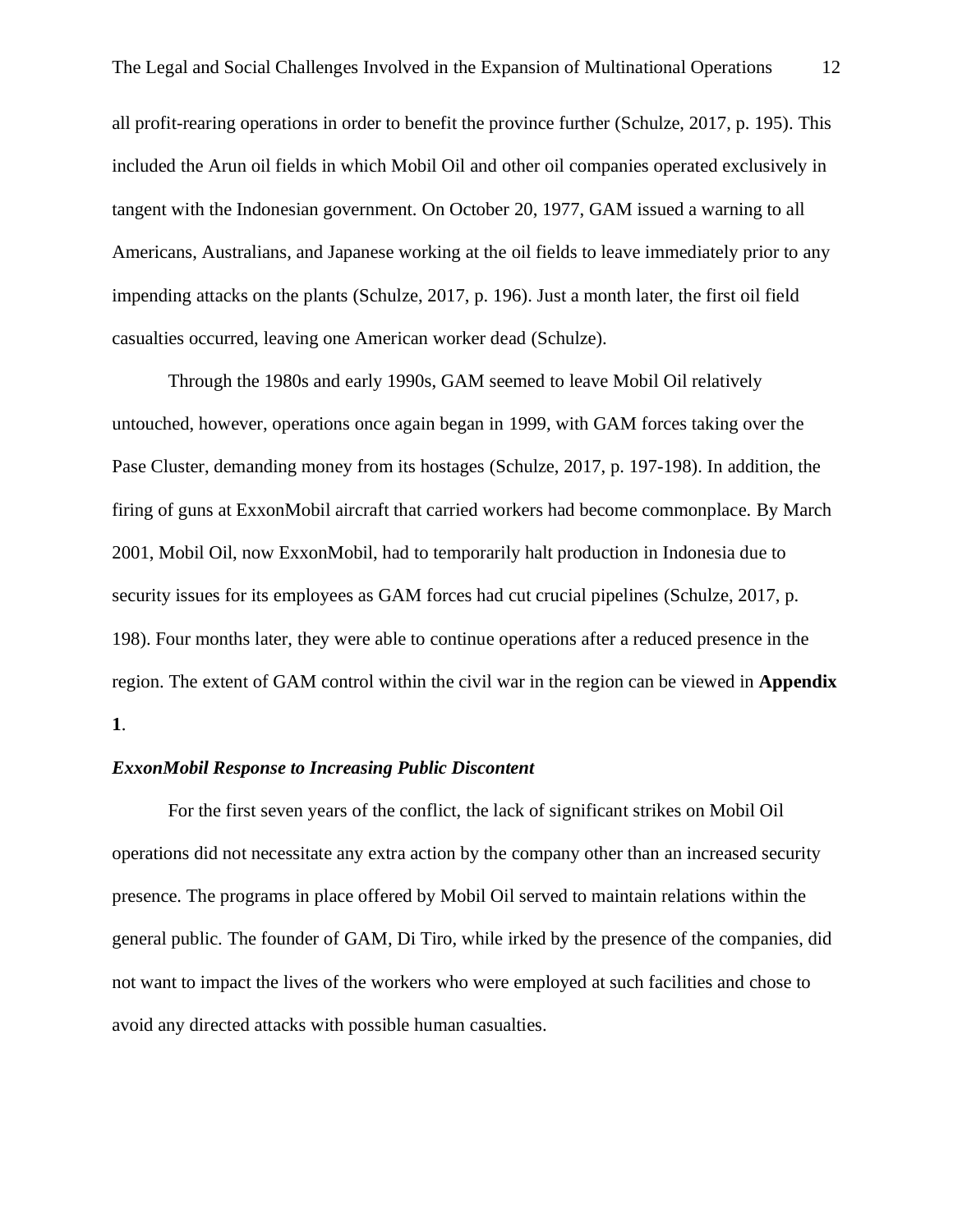However, after initial threats to Mobil workers were issued in 1977, circumstances resulted in a change of policy. With the beginning of targeted attacks on the Lhokseumawe complex where Mobil Oil was housed, the need for a larger security force was necessary. As those housed in the complex had strong relations with the current Indonesian government, they were offered protection by Pertamina's security force. In essence, Mobil Oil began paying Pertamina for their security force which they had contracted from the Indonesian government. By the year 2000, payments to Pertamina were near \$500,000 USD monthly in order to maintain a security force of around 1000 people as attacks on ExxonMobil operations began to increase in quantity and severity (Clarke, 2017, p. 3).

#### <span id="page-13-0"></span>*Human Rights Abuses Perpetrated by the TNI*

The Suharto regime, Indonesia's ruling family at the time of the ongoing conflict with the GAM, was characterized by its centralized style of ruling along with its control over the military. After the fall of the regime in 1998, the Indonesian media was free to report on several topics previously censored. The relevant factor of this increased freedom was the reporting of the rampant number of human rights abuses that were perpetrated under the regime and were continuing to be perpetrated by members of the TNI (Schulze, 2017, p. 204).

Thousands of bodies that fell victim to the abuses by the TNI were soon unearthed. The exact total fell around 5000, however, the conflict was still ongoing (Schulze). More accurate reports from provincial governments were able to give more exact numbers: 871 civilians were killed outright, 387 civilians who went missing were later found dead, and 500 more were still missing (Schulze). The Care Human Rights forum estimated that the actions of the TNI left 16,375 children orphaned, and the Indonesian national human rights organization estimated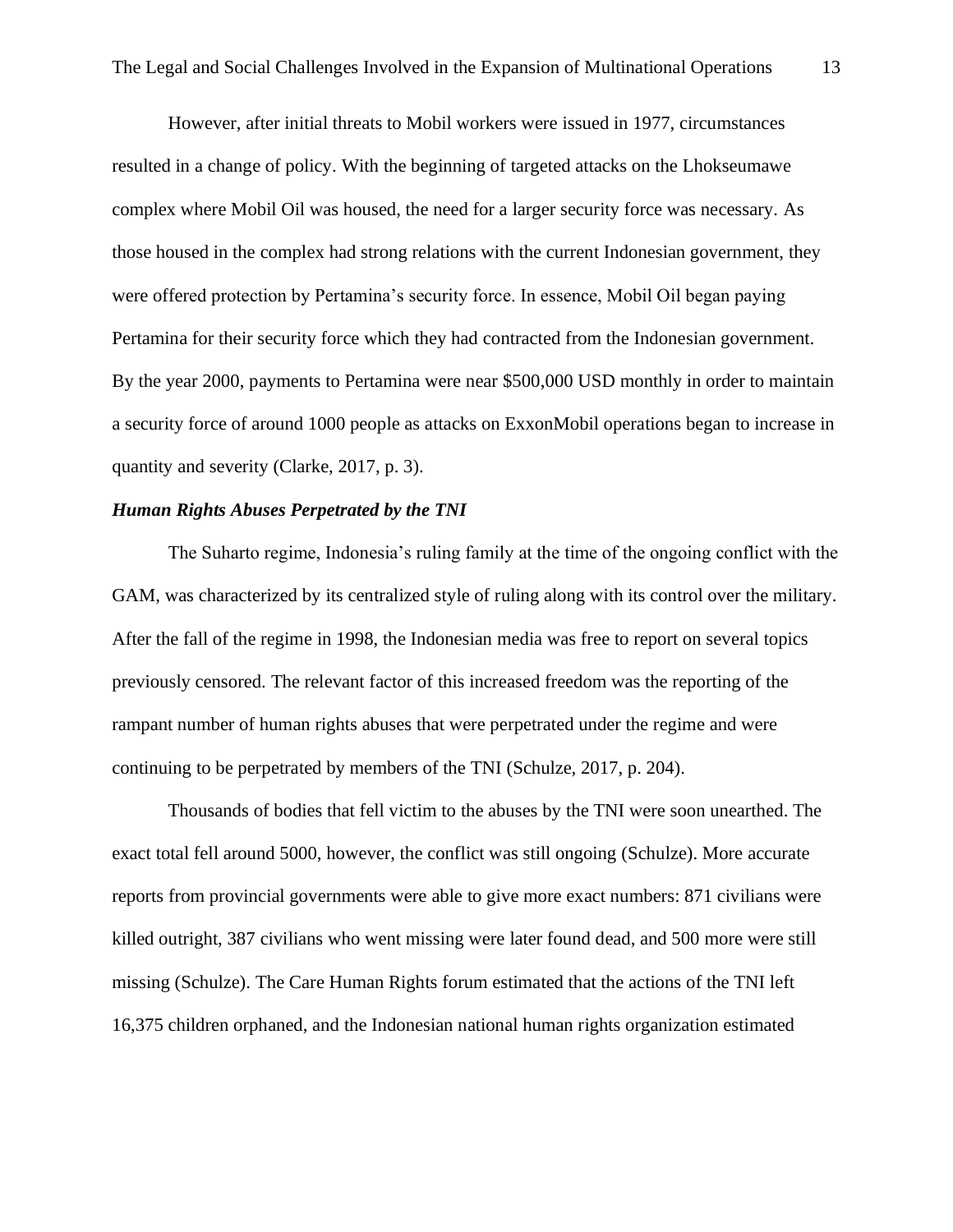#### <span id="page-14-0"></span>*ExxonMobil Held Responsible by Local Outcry*

The resulting public outcry within Indonesia immediately looked towards the role of ExxonMobil in the solicitation of TNI as security forces. Upon first glance, it appears as if the only fault by the company was to accept the provision of the security force since Pertamina was in charge of directing the security as they were responsible for their operations. However, ExxonMobil also has culpability. Further investigation into human rights abuses found that ExxonMobil housed TNI operations as well as provided soldiers with spending income in their time in the Aceh province (Schulze, 2017, p. 204). In addition, ExxonMobil was found to have provided arms, additional training, and soldiers to the protection of their compound (Clarke, 2021, p. 9).

It was within this compound that many human rights abuses had allegedly taken place, from forced disappearances to torture to the killing of civilians (Schulze, 2017, p. 205). According to KontrasAceh, a human rights group operating in the region who outright believes that such abuses had occurred at the behest of the multinational corporation, they claim that ExxonMobil has a "moral, political, and legal responsibility […] for its involvement in humanitarian crimes in Aceh" (as cited by Schulze, 2017, p. 204) through the actions conducted by Though it has been established that the oil company was not directly responsible for the orders given to the soldiers, their awareness of the atrocities committed by the TNI along with the active supplying of their troops makes them culpable in the eyes of many Indonesian humanitarian groups.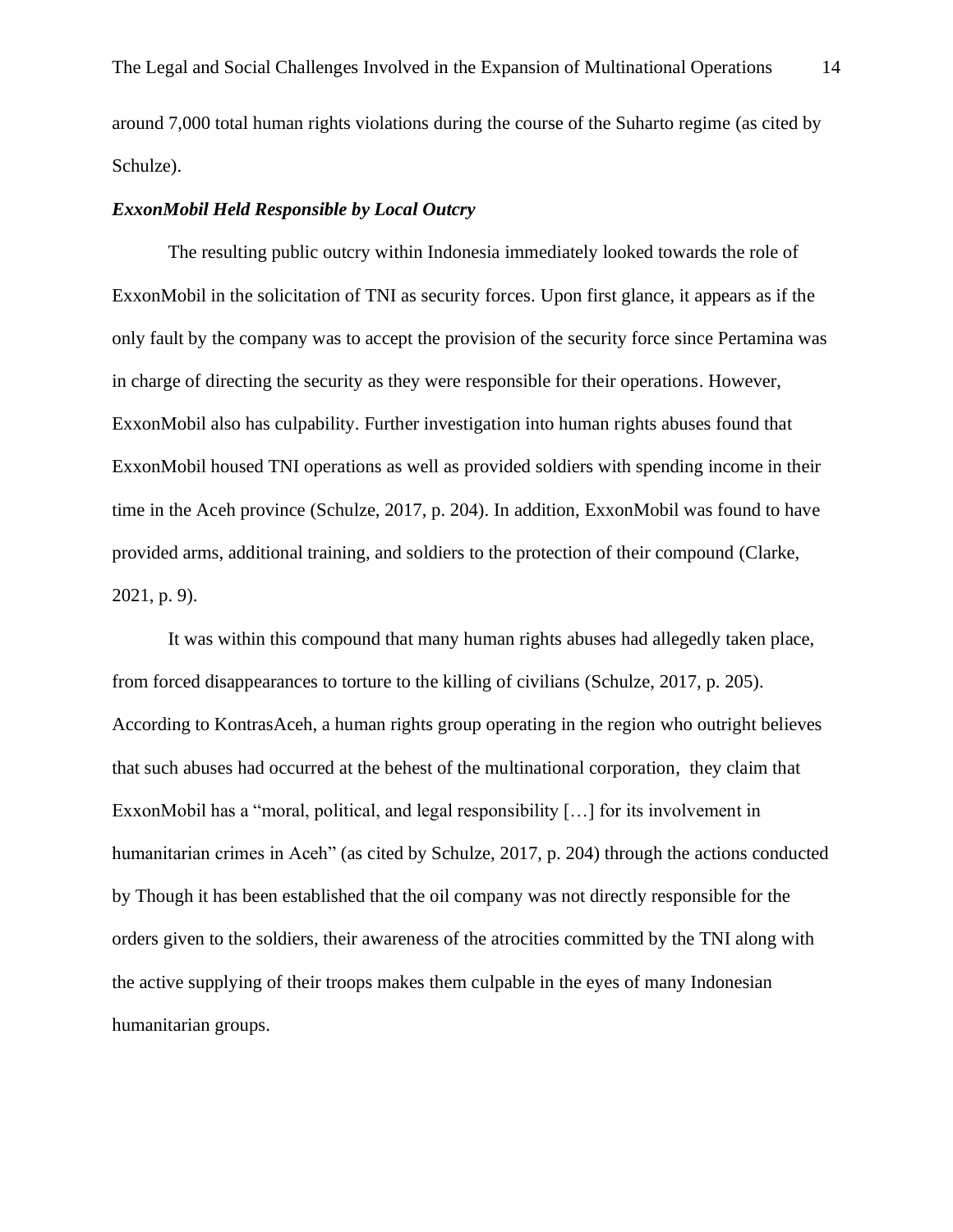ExxonMobil categorically denies any such allegations as baseless and publicly argues that the use of the TNI was forced due to constant attacks by the GAM, it did not intend for human rights violations to occur, and it exercised no control over any forces in Arun (Clarke, 2021, p. 14). The third claim can be corroborated to a degree, as it is established that Pertamina had direct control over the security forces for the compound. The argument then falls to whether or not ExxonMobil aided or abetted TNI forces in any manner that makes them criminally liable for any human rights violations.

The question then is how legal recourse would take place to seek remedy for those impacted by both the regime and the actions of ExxonMobil. With the culpable party being the Indonesian government, the government would not be willing to prosecute itself for its role in human rights violations. Therefore, while responsibility for the Indonesian government has still not graced any international or domestic court system at the moment, ExxonMobil has already faced the court system on two occasions regarding human rights violations committed in Indonesia under a pair of cases similarly named as *Doe v. Exxon Mobil Corp.* and *John Doe VIII v. Exxon Mobil Corp* within the United States*.* Both cases deal with survivors who were taken to the facilities of ExxonMobil to be tortured by the TNI who are seeking recourse within the District of Columbia Court system.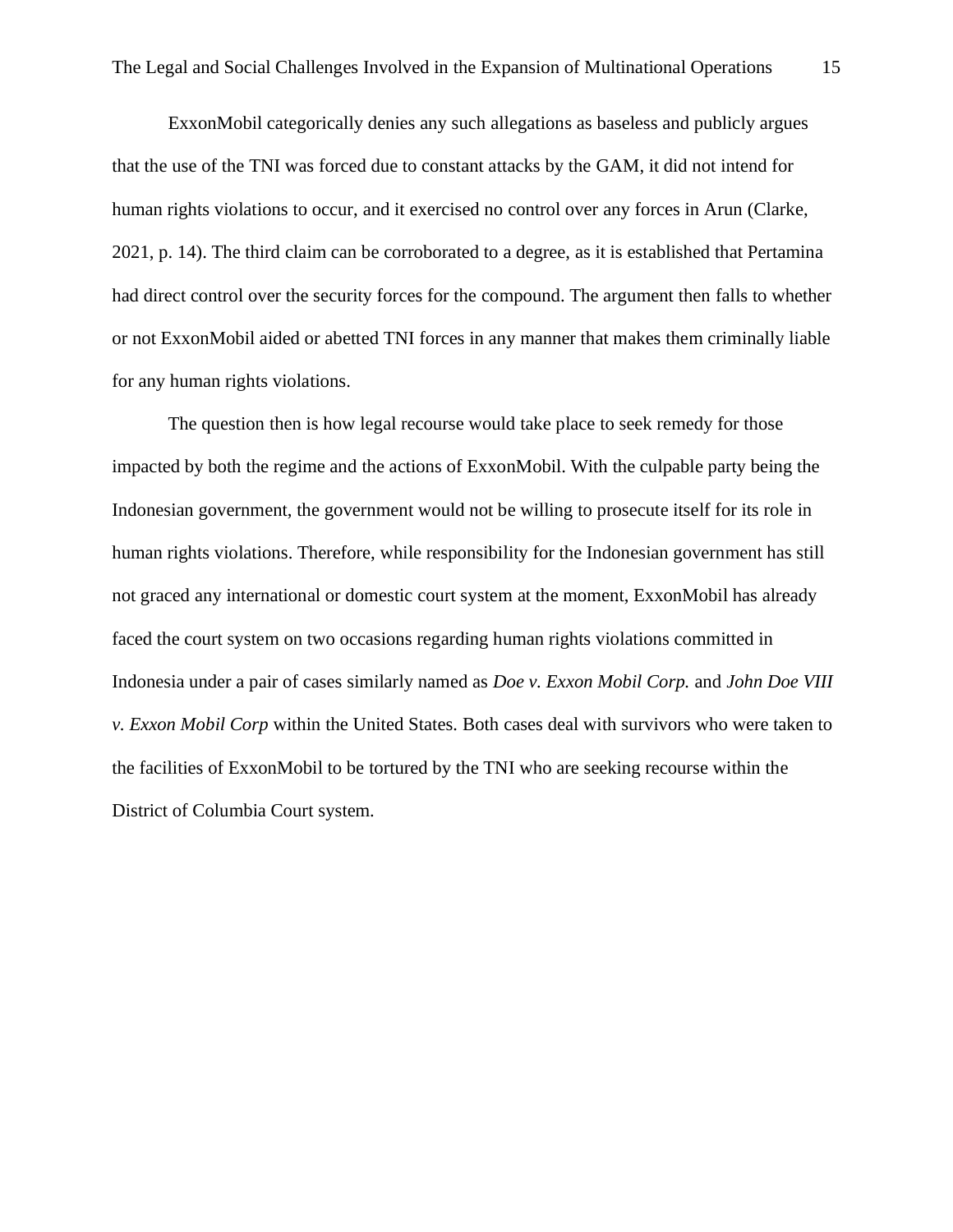## <span id="page-16-0"></span>**Legal Discussion**

### <span id="page-16-1"></span>*Case Relevant Background*

As these cases proceeded through the district court, the judges paid careful attention to another that was being argued at the Supreme Court level. *Alvarez-Manchain v. United States*, was a case regarding a captured Drug Enforcement Administration agent who was killed in Mexico. Alvarez, a doctor, allegedly had participated in his torture by keeping the agent alive for as long as possible in order to sustain the duration of the torture. In this case, Alvarez was kidnapped by Mexican nationals paid by the DEA who brought him across the United States-Mexico border, which he was then subsequently brought to trial. Alvarez was acquitted under trial, and subsequently sued those involved in his kidnapping under the same Alien Tort Statute above. Although the lower courts had ruled in the favor of Alvarez, the Supreme Court reversed the ruling, finding that lower courts should show immense restraint in ruling against US government action, claiming that the Alien Tort Act should be limited to the conditions of its signing in 1789.

### <span id="page-16-2"></span>*Details on Both Cases*

Both cases that have been submitted to the District of Columbia Court system have completed pre-trial procedure and have yet to be argued as of the writing of this paper. The trial date is set to be within the next year. Due to the similarities present with both cases, a single analysis will be conducted in order to assist with the comprehension of litigation up to this point.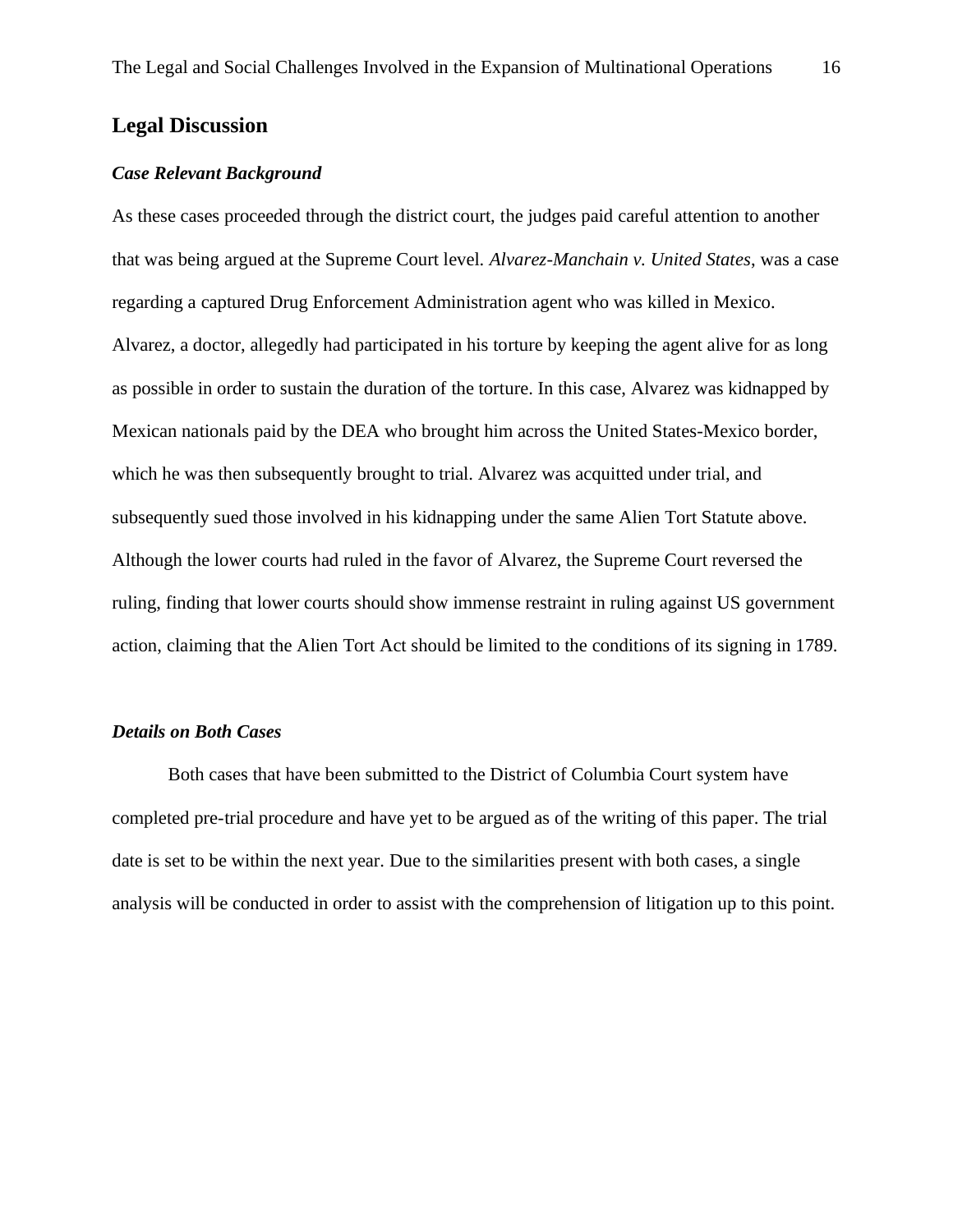The International Labor Rights Fund filed suit in US courts in 2001, arguing standing under three statutes:

1. Alien Tort Claims Act (ATCA)

Under the ATCA, the plaintiffs have argued that even though they are foreign nationals, they may bring tort suits against American nationals or companies if they violate US law.

2. Torture Victim Protection Act (TVPA)

Under the TVPA, plaintiffs argue that the systematic torture of the TNI within ExxonMobil facilities allows them to seek standing and damages under US courts.

3. Common Law Tort

Common law tort references federal common law in regard to any given civil case,

where an injured party may request to seek damages against the injurer.

**Table 2** below shows a timeline of the legal events up to current day within the US court system.

**Table 2: Timeline of Events in** *Doe v. Exxon Mobil Corp. and Similar Cases*

|  |  | From Clarke (2021), p. 14-15 |  |  |
|--|--|------------------------------|--|--|
|--|--|------------------------------|--|--|

| Date         | <b>Description</b>                                                                                                                                                                                                                 |
|--------------|------------------------------------------------------------------------------------------------------------------------------------------------------------------------------------------------------------------------------------|
| June 2001    | International Labor Rights Fund files<br>complaint in the U.S. Federal District Court<br>of Columbia for relief under the ATCA,<br>TVPA, and common law tort for wrongful<br>death, assault, arbitrary detention, among<br>others. |
| October 2001 | Exxon Mobil submits a motion to dismiss the<br>complaint on grounds that the case covers<br>political issues that would interfere with U.S.<br>foreign policy interests.                                                           |
| October 2005 | Federal District Court decision on the motion<br>to dismiss allows the common law tort claims<br>to proceed but dismisses all claims under the<br>ATCA and TVPA because of the political                                           |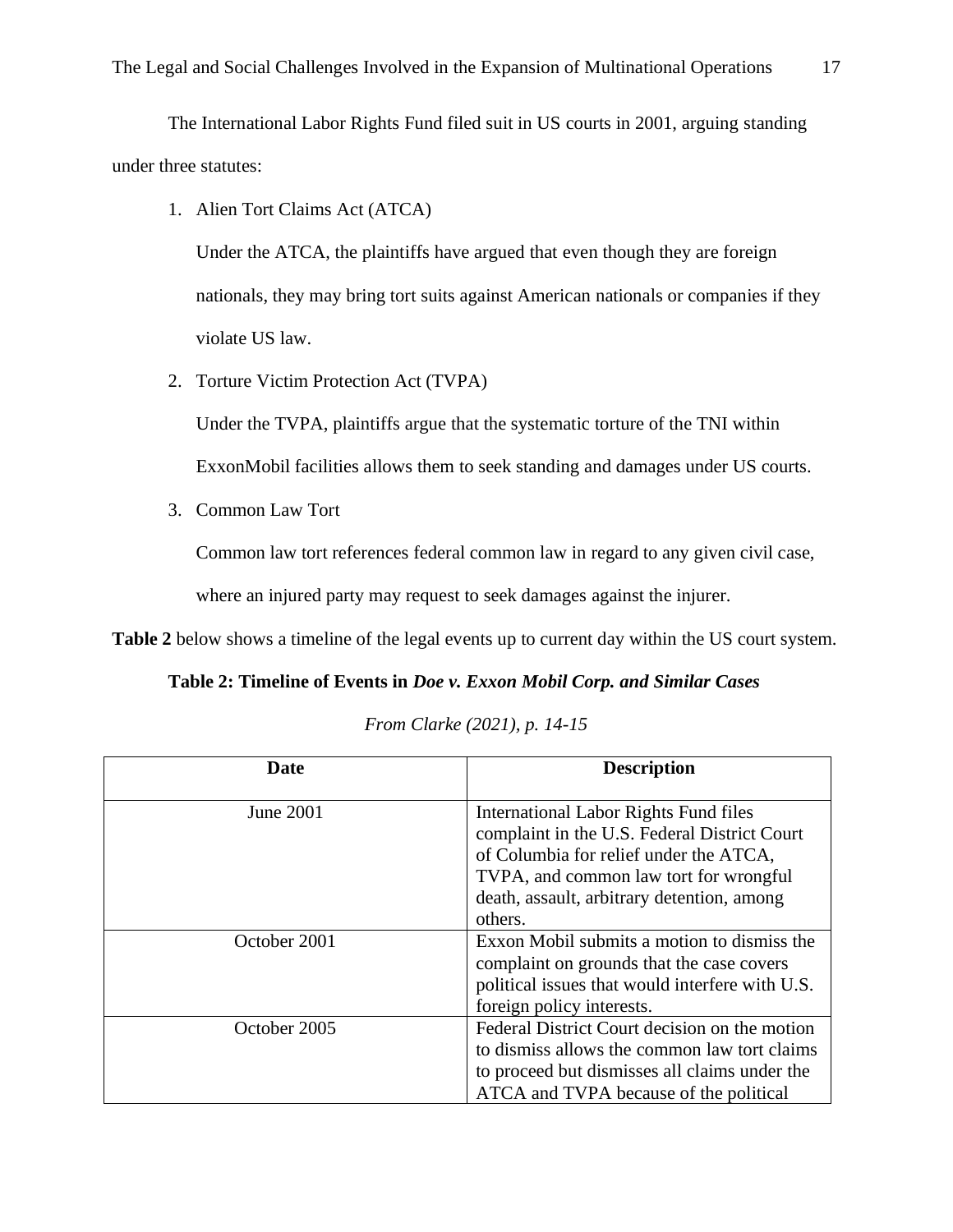|                  | sensitivity of "evaluating the policy or           |
|------------------|----------------------------------------------------|
|                  | practice of another state." Exxon Mobil            |
|                  | appeals                                            |
| January 2006     | Amended complaint submitted on behalf of           |
|                  | the plaintiffs, based solely on civil torts claim. |
| March 2006       | Amendments allowed; Exxon Mobil's motion           |
|                  | to dismiss the amended complaint is rejected.      |
| <b>May 2006</b>  | District Court orders the parties to proceed       |
|                  | toward discovery of evidence; documents            |
|                  | located in Indonesia excluded from the             |
|                  | discovery process                                  |
| January 2007     | U.S. Court of Appeals denies Exxon's appeal        |
|                  | to dismiss the lawsuit, citing lack of             |
|                  | jurisdiction to hear the appeal.                   |
| <b>July 2007</b> | Exxon Mobil petitions the U.S. Supreme             |
|                  | Court to review the District Court's decision      |
|                  | not to dismiss the case.                           |
| <b>June 2008</b> | Supreme Court declines to hear Exxon               |
|                  | Mobil's appeal, allowing the case to proceed       |
|                  | in the District Court.                             |
| August 2008      | District Court of Columbia denies Exxon            |
|                  | Mobil's motion for summary judgment,               |
|                  | thereby clearing all major hurdles before trial    |
| 2022-2023        | Date of trial pending                              |
|                  |                                                    |

## <span id="page-18-0"></span>*Problems with Standing*

As can be seen through the timeline, from both *Doe v. Exxon Mobil Corp.* and *John Doe VIII* v. *Exxon Mobil Corp.*, the only standing that was granted by the US court system was that under common law. Under the Alien Tort Statute, standing could not be granted for a number of reasons, including *Alvarez v. United States*. However, this extends to the case of *In re South Af. Apartheid Litig.,* where three groups of black South Africans sued multinational corporations in the area for doing business during the Apartheid years. The trial court in that scenario dismissed the claims on the grounds of collateral ramifications if courts were to grant standing to every case where aiding and abetting international violations caused some amount of harm. Using the information from *Alvarez v. United States*, they choose to defer authority to either the executive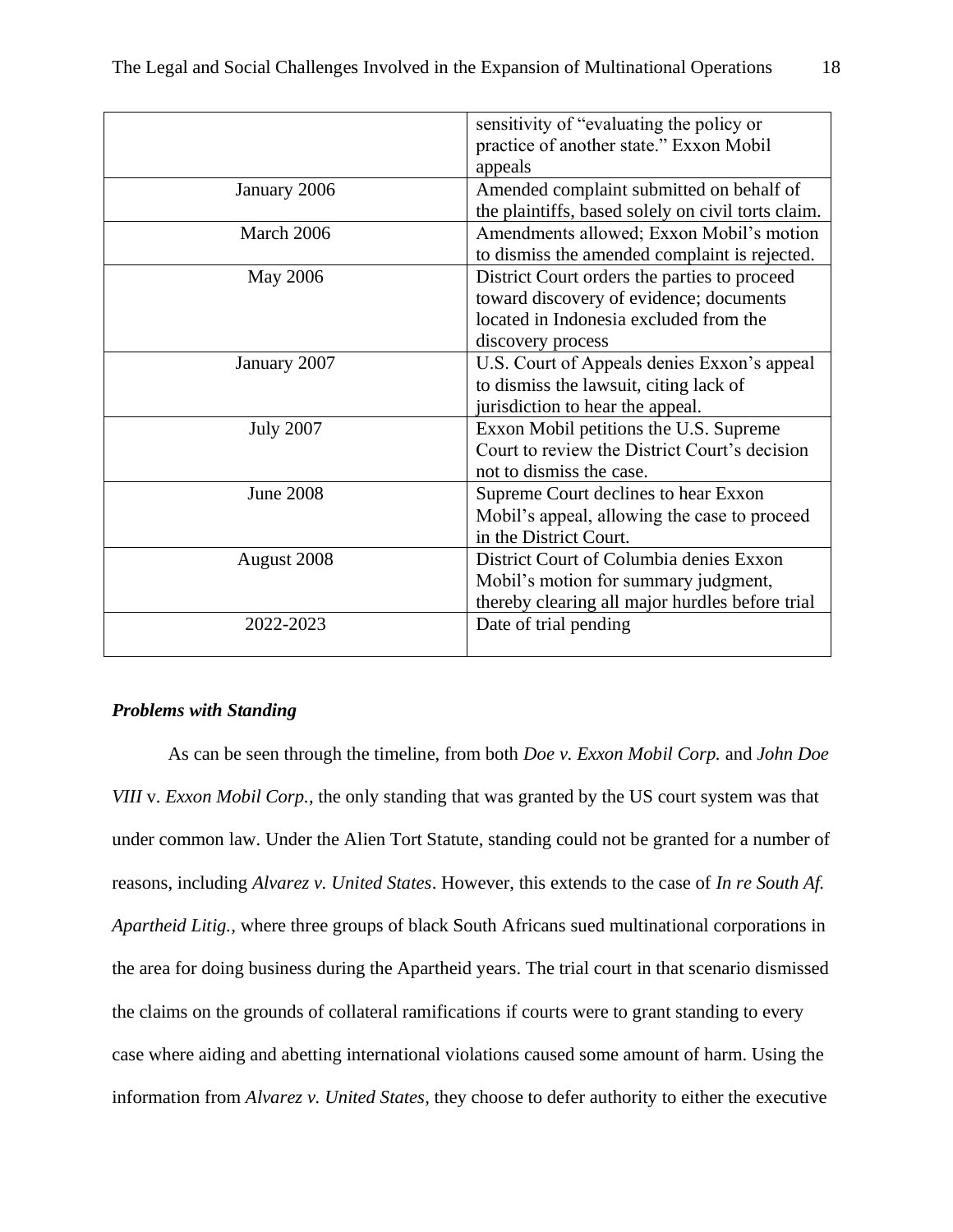or Congress to make such determinations that deal with international policy. However, they go further to explain why the case cannot be heard under the ATCA. Not only had the plaintiffs not exhausted local remedies on their allegations, the ATCA only applied to governmental actions, and the court system was not prepared to extend its applications to the corporate level.

Under the Torture Victims Protection Act, their ruling for lack of standing was straightforward. Because the act applied to individuals and not corporations, as was determined in the case of *Clinton v. New York*, the TVPA could not be applied towards this specific case. However, although *Kadic v. Karadzic* does provide an avenue for non-individuals to be held liable, the case entirely deals with government action as opposed to non-state actors, which the courts must abide by at the district court level.

However, as violations against human rights law have been found to occur, common law state tort standing was inevitably granted. By definition, common law torts deal with any given action that needs redress, and by such loose conditions, the court have agreed to hear the case at hand. Although ExxonMobil attempted to separate the actions of ExxonMobil and ExxonMobil Indonesia, the court found that subject matter jurisdiction still fell within Washington D.C. due to the Indonesian branch being an "alter-ego" of the main company. In addition, it was found that the tort claim could not be filed within Indonesian courts due to threats to their safety, and therefore any *Non conveniens* motion, or "lack of convenience" motion by the defendant party could not be used to dismiss the case. Although such standing was granted, it is important to note that the court have specified that all arguments by the plaintiffs (John Doe et al.) must be tied entirely to the actions of ExxonMobil, and not towards any actions conducted by either the Indonesian military or Pertamina given their subject matter jurisdiction would be entirely within their own country, and any litigation would impugn upon the country's sovereignty in the matter.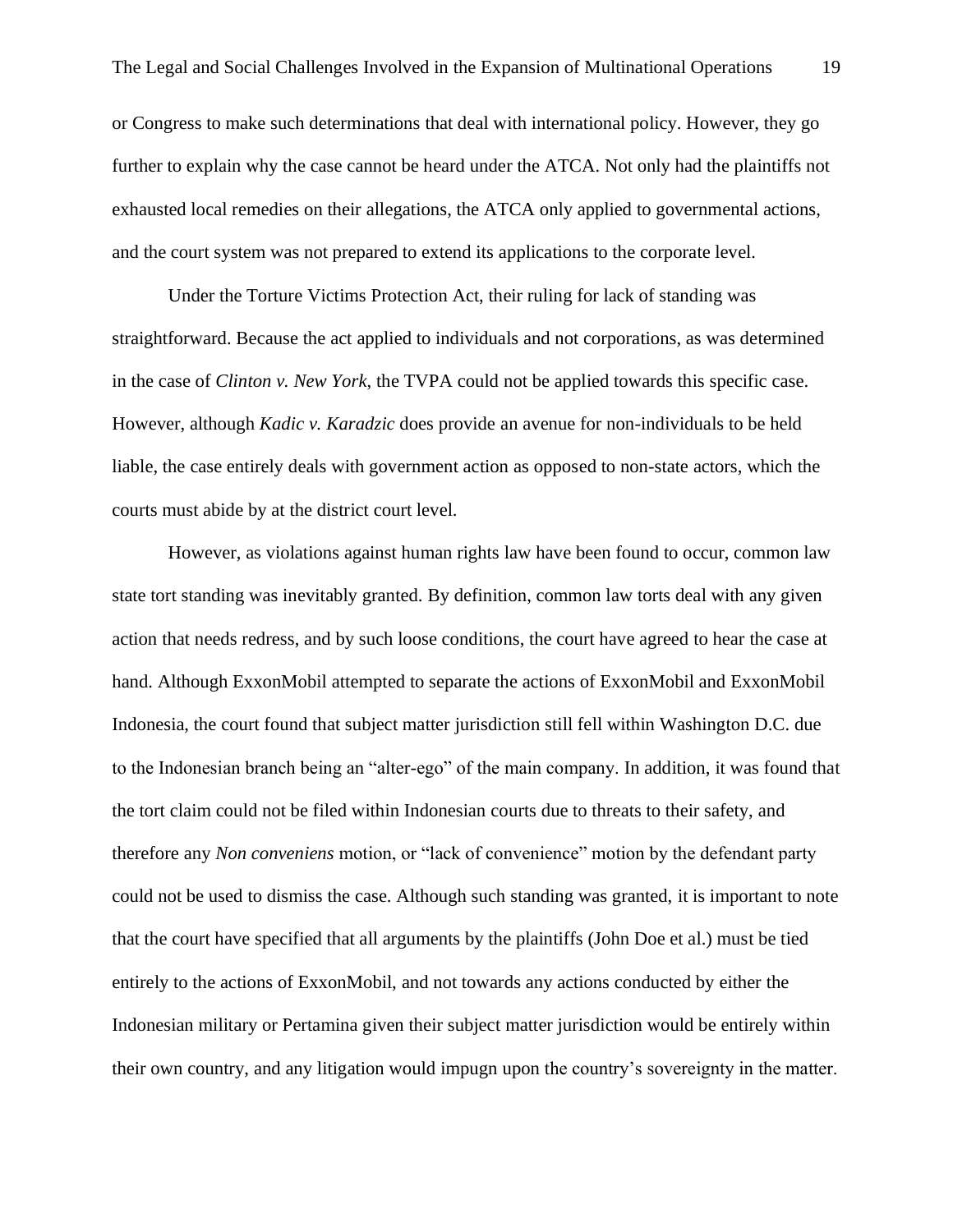This is not meant to say that ExxonMobil, the defendants, have not had success within the legal sphere. In *John Doe VIII v. Exxon Mobil Corp.* argued on September 30, 2009, the court found that these individuals did not have standing due to their remedies being solely limited to those found within the ATCA and TVPA. For that reason, the District of Columbia found that those individuals had no standing within US courts. Although remedies are being argued within United States court, it is important to note that both cases factor in Indonesian sovereignty when making such decisions regarding standing insofar as to not make any decision that could factor in geopolitical strife. With Indonesia being an ally of the United States, opinion wording was careful to distinguish that their decision process took into account Indonesian claims to sovereignty. This is why under the consideration of standing done above, the district court system, along with the Supreme Court in the case of *Alvarez v. United States*, opted to defer such responsibilities to the executive and Congress.

#### <span id="page-20-0"></span>*Recent Procedural Problems*

However, as the case has progressed, the ExxonMobil legal team has attempted to hinder the timetable on many occasions, resulting in the current delays on trial date. Mark Snell, ExxonMobil's Asia Pacific Regional Counsel, repeatedly obstructed, refused to ask questions, wasted time, and provided inaccurate and evasive answers in his own deposition conducted in 2020 according to Judge Royce Lamberth, one of the judges presiding over the case (Llewellyn, 2022). This has resulted in the multinational's legal counsel being hit with sanctions amounting up to \$288,900.78 USD. As delays seem to continue within the case, this latest development offers hope for a more direct timetable for the case going forward.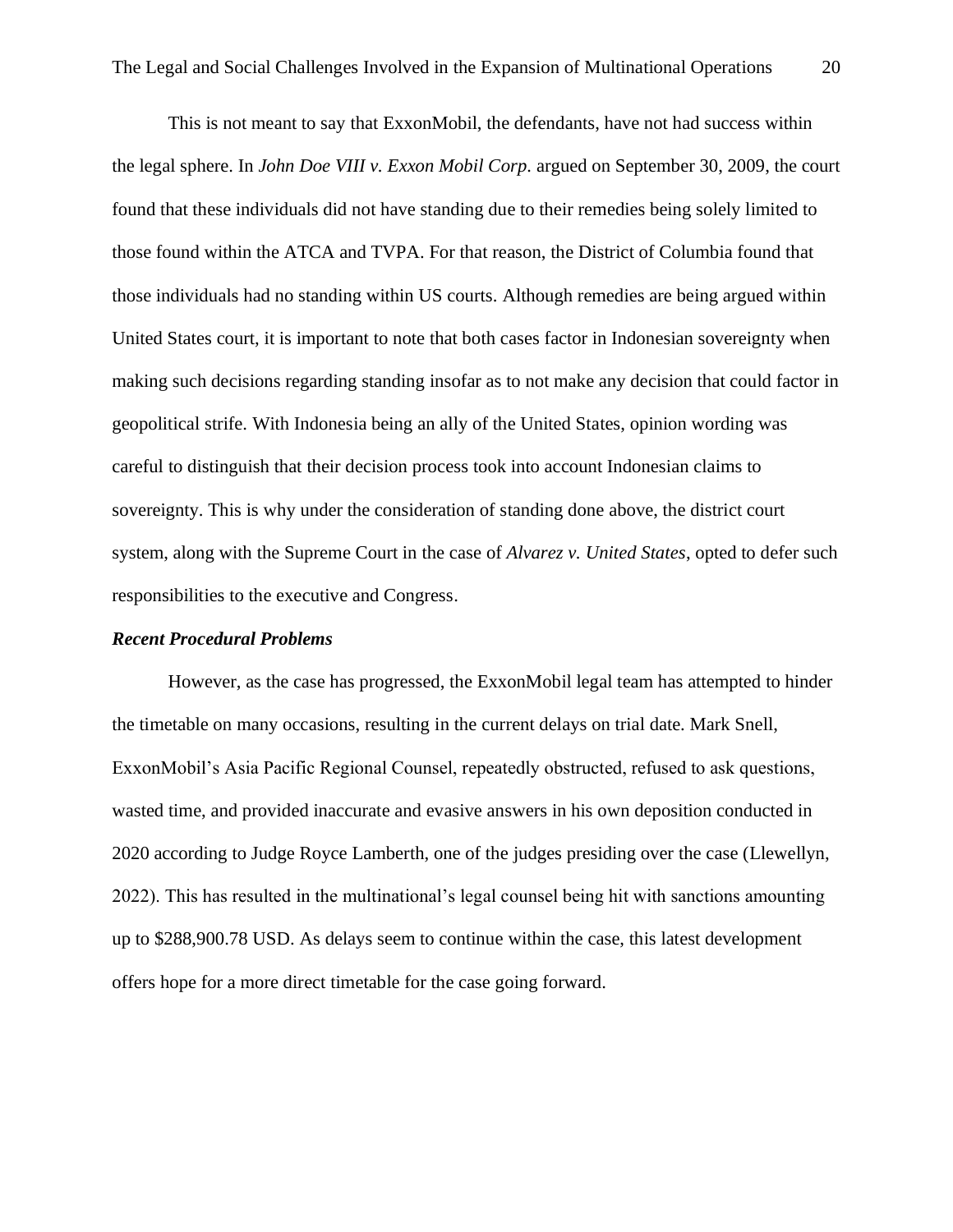# <span id="page-21-0"></span>**ExxonMobil's Current Status Within Indonesia**

As of 2018, ExxonMobil continues to be one of the major oil producers within Indonesia, even with litigation surrounding their operations in the region. However, since 2001, when the first lawsuit had arrived in the US court system, ExxonMobil has increased investment in community operations without acknowledging any role in the human rights abuses surrounding the TNI.

The energy company has invested \$4 million USD to assist with cleanup and casualties after a tsunami in 2004 and has continued to invest heavily in infrastructure, spending \$33 million USD in programs by 2007 ("Working with communities", 2019). In addition, they pledged \$1.5 million USD after the Yogyakarta earthquake in 2006, \$500,000 USD after flooding in 2007, and \$318,000 USD after the West Sumatra earthquake in 2009 ("Working with communities").

Launching a microfinance venture in 2008, ExxonMobil has invested \$10 million into the local community in loans with near 100% return rate ("Working with communities", 2019). Since 2010, they have had a sizable impact on local education as the energy company has trained near 5,000 teachers and has provided improved infrastructure for 280 schools which has impacted near 36,000 students ("Working with communities"). In addition, they have created a school in 2011 for high performing students with the North Aceh region to help advance families who would not have money otherwise ("Working with communities").. On the matter of health and sanitation, ExxonMobil has invested in 35 water towers and 104,000 miles of pipeline network, impacting nearly 38,000 community members since 2008. Additionally, toilets have been provided to nearly 3,800 people in sixteen different villages ("Working with communities")..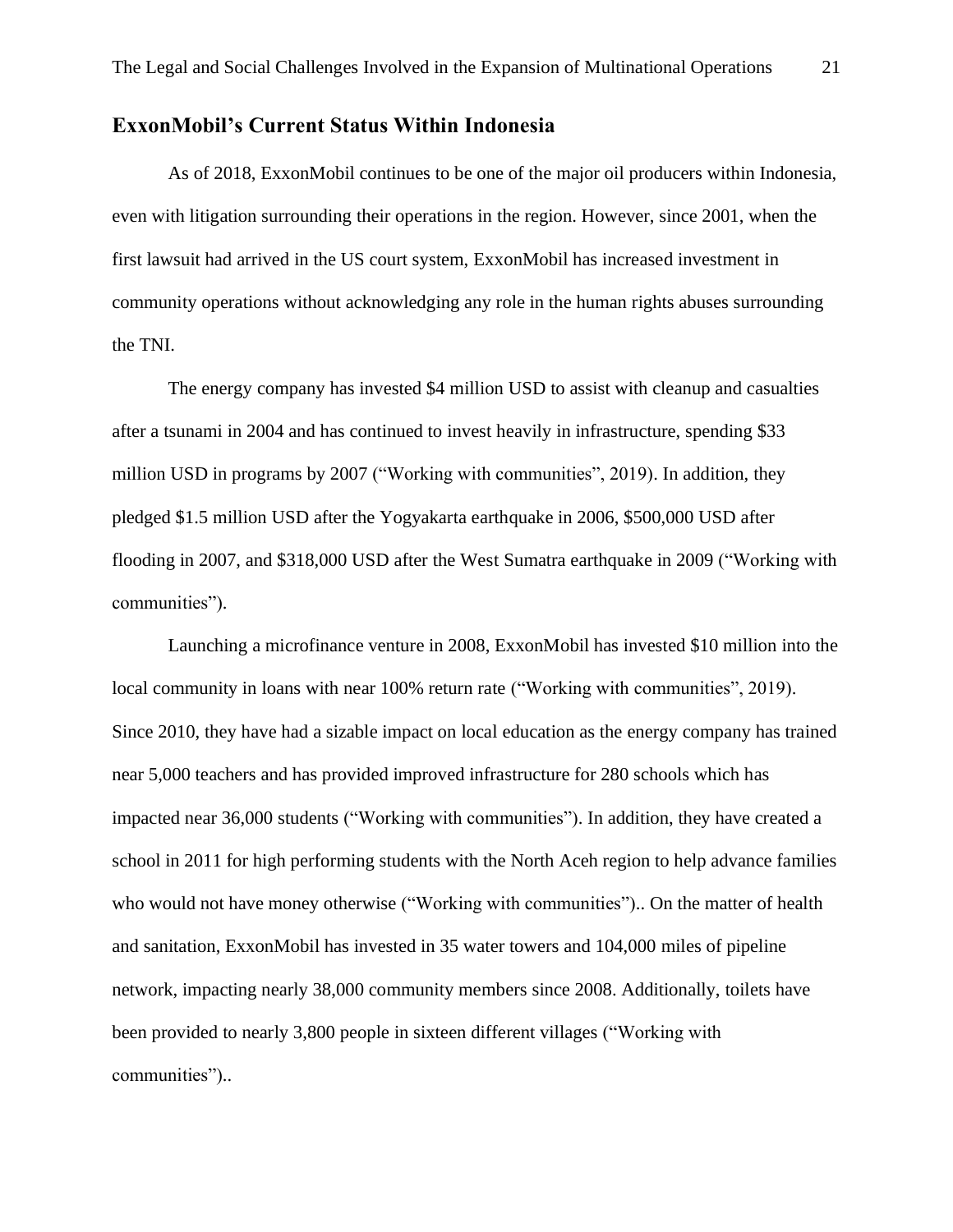ExxonMobil has seemed to aggressively attack a community relations strategy within their market in Indonesia through active involvement in community projects. Although they have not officially acknowledged their role within human rights abuses in the civil war against the GAM, they seem intent in erasing that element from the minds of the Aceh and Indonesian people. Through numerous expenditures and humanitarian projects currently being pursued, they seem to have been making headway, as the company still maintains a strong market share within the island nation of Indonesia. At present-day, operations in Indonesia still maintains its importance to total operations worldwide with the island nation being one of its most important partners in the Asian hemisphere. It would not be surprising to see continued levels of increased investment in community as the company moves into the future.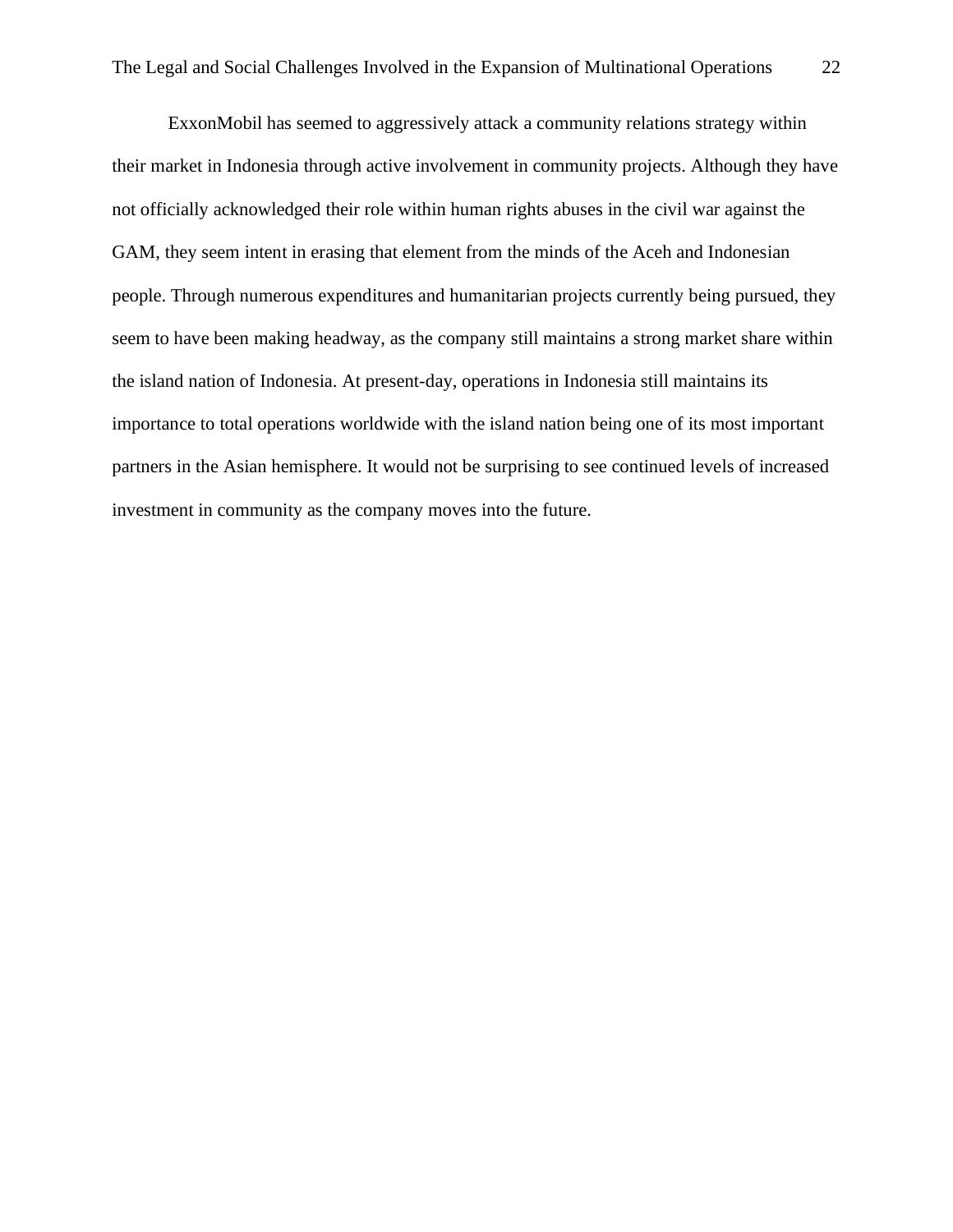# <span id="page-23-0"></span>**Discussion**

#### <span id="page-23-1"></span>*On the Question of International Law*

The problem of international law regarding non-state actors is that it was structured to combat the actions of states, not non-state actors. This applies to non-governmental organizations, rebel insurgencies, intergovernmental organizations, and finally multinational corporations. In the case of multinational corporations specifically, it appears as if they exist in the perfect position to escape liability, both at the domestic and international level due to the fact that many human rights treaties were created around the time of World War II (Taboada, Campo, and Perez, p.173). Because of this inherent flaw in such treaties, suggestions floated by many international legal professionals in the field recommend that such companies self-regulate. However, as we can see through the ExxonMobil case, self-regulation does not always have the best effect.

Enforcement at the international level has always been tenuous due to its inherent nature. Institutions gain legitimacy from recognition and membership by state actors. However, in the case of multinational corporations and other non-state actors, there is almost no mechanisms to enforce any rulings taken on the matter at the international level. If a ruling were to occur, a multinational's status being operational in multiple countries without consideration of its base nation of corporation would make any command unenforceable. Therefore, we see the general trend of those who are subject to human rights violations to find redress in domestic courts, either within their home country or in the base country of the multinational corporation.

In the case of multinational corporations based within the United States, we see that the general trend from the geopolitical perspective is a scaling back of international involvement over the last thirty years. The deployment of military forces without United Nations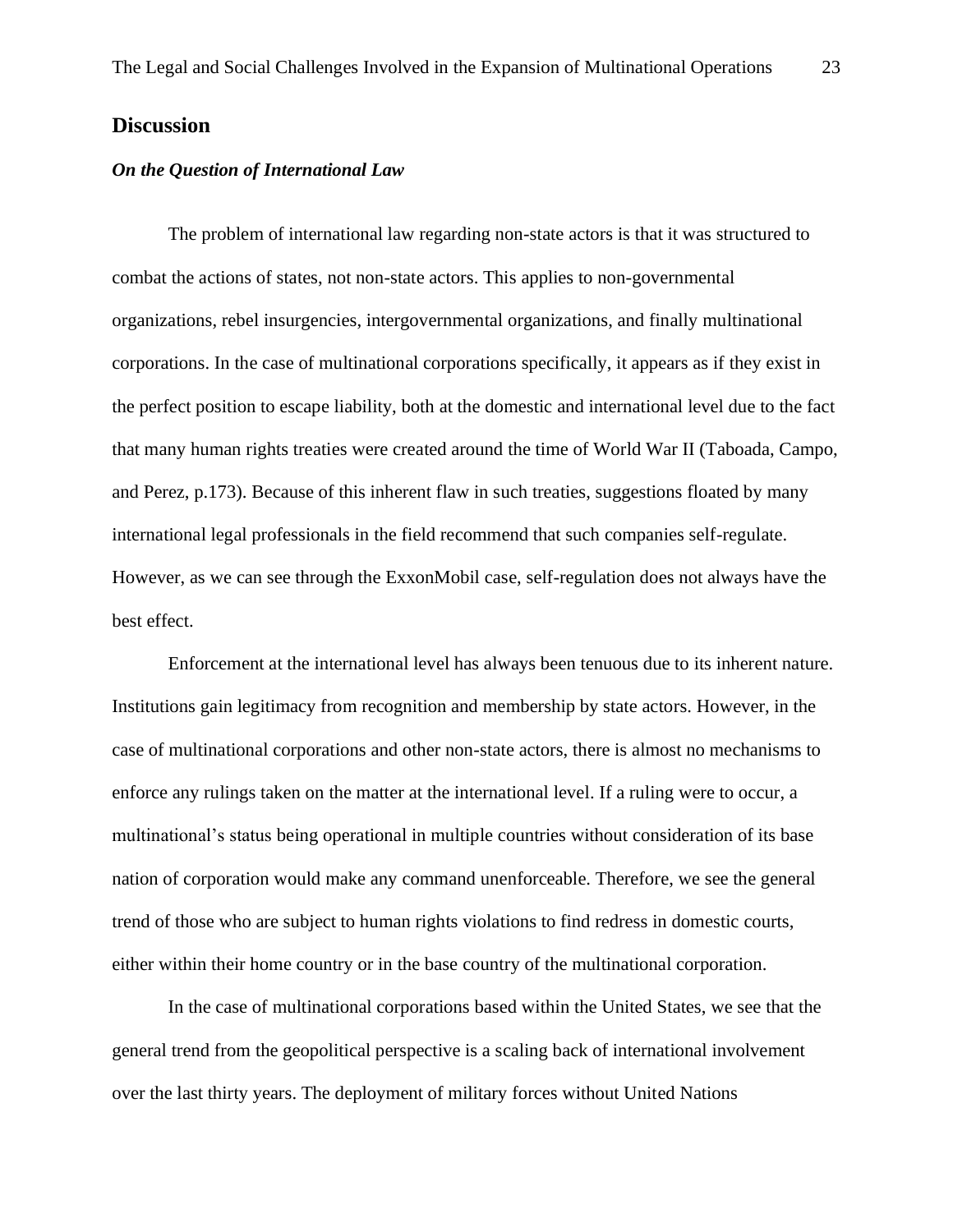authorization, the withdrawal from treaties, and the withdrawal from the International Court of Justice has shown a general unwillingness of the United States to work with international institutions in the recent past (Paul, 2001, p. 287-288). With the Biden administration, although we have seen some movement back towards international institutions, with the United States rejoining in 2021, much still must be done for international law to gain legitimacy for dealing with US-based multinational corporations.

It is because of this general understanding that we see the International Labor Rights Fund filing suit against ExxonMobil within US domestic courts instead of any international tribunal. Finding that US law now covers international incidents through acts such as the Alien Tort Claim Act, Torture Victim Protection Act, as well as under common law, it has become less effective for international organizations and victims to pursue redress at the international level and have begun to submit civil cases within the District of Columbia district court system. Such cases have been giving standing, as seen in *John Doe v. ExxonMobil*, however through limited claims. Through the case provided, we see that within the  $21<sup>st</sup>$  century, as countries deal with outdated treaties and less incentive to work with each other through international institutions, international law does not have the same power to regulate actions done by multinational corporations, which has now become a state responsibility from which the country originated, especially if the host country is closely working to protect the actions of the corporation in the area, as we see through the ExxonMobil case.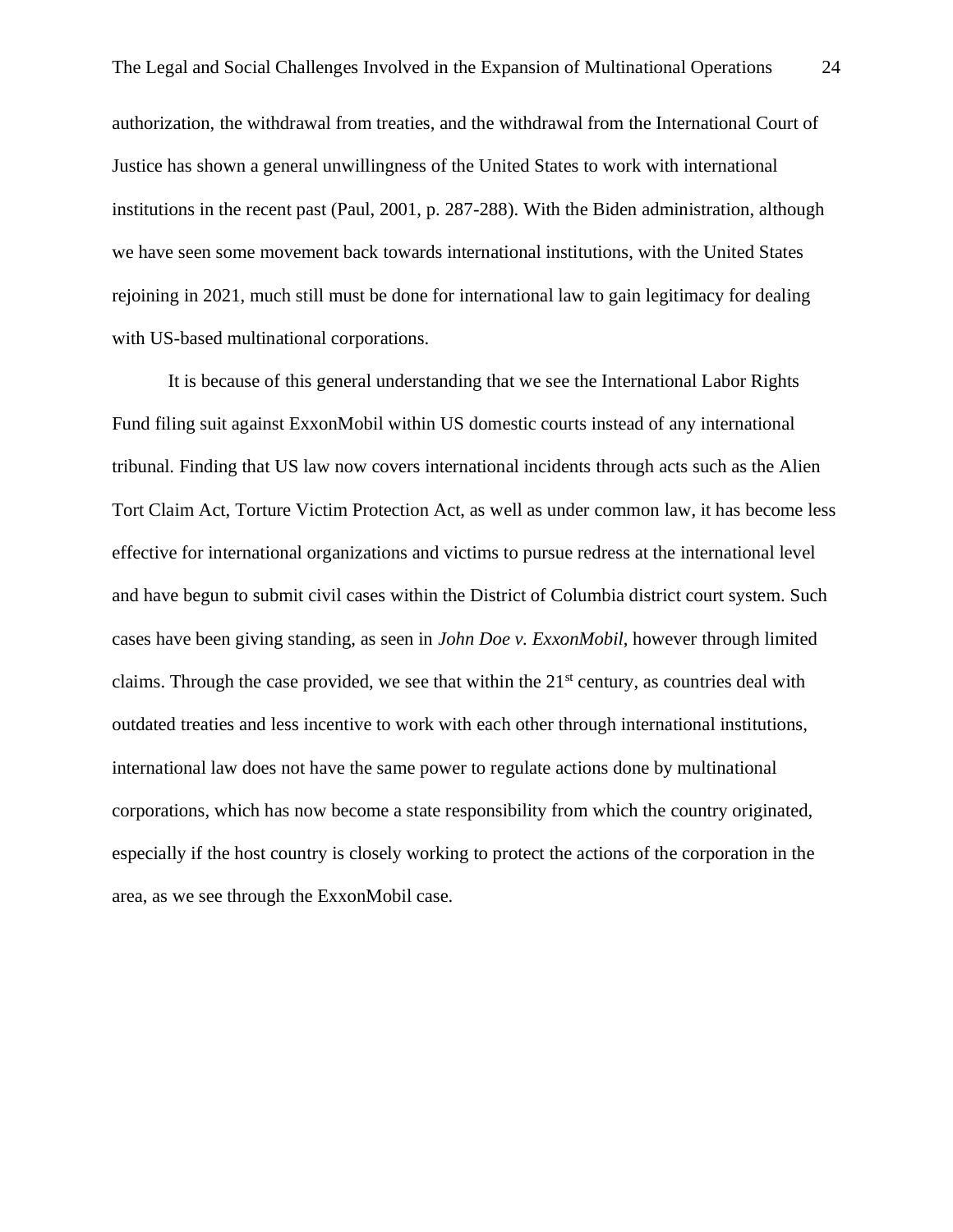## <span id="page-25-0"></span>*On the Question of Public Opinion*

When discussing ExxonMobil's operations in Indonesia, it important to frame any analysis done in the realm of the four questions presented at the introduction of the thesis. The first question is in regard to whether the general public of the United States cared about any action done by ExxonMobil abroad in Indonesia.

The answer to this question seems to be a resounding no. Most information provided on the topic either came from scholarly articles or Asian news sources. While it is clear through actions by the GAM that Indonesians care greatly, it appears that almost no reaction has come from the American media. In addition, we find that no American-based human rights nongovernmental organizations have taken any form of leadership in regard to this case, as any litigation comes from either Indonesian or international human rights organizations. This can be contrasted when it was found that Nike and Apple were using sweatshops to manufacture their products.

However, in any situation, whether it be less publicized cases such as ExxonMobil or more publicized cases such as Nike or Apple, we can see minimal impact on customer behavior. A look at stock prices between December 31, 1998 and December 16, 2005 for ExxonMobil finds litigation almost had no long-term effect in customer confidence, as the stock price between those two time periods jumped almost \$20 despite active human rights litigation being pursued by international groups ("Historical Price Lookup").

Therefore, it can be concluded by an in-depth analysis of the extreme case of ExxonMobil that consumer opinion on international human rights violations is often inelastic, with no substantial impact on customer purchasing behavior or confidence.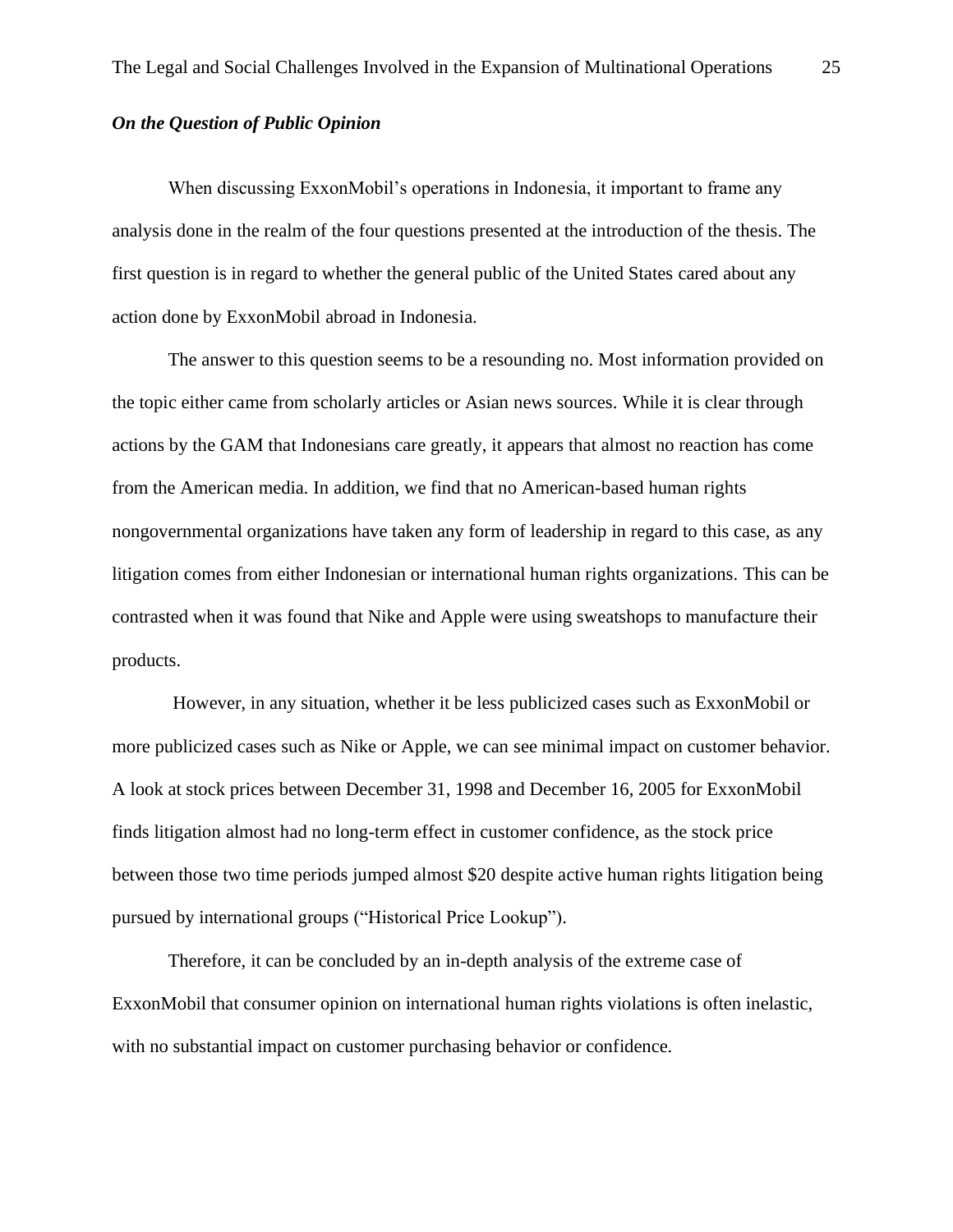## <span id="page-26-0"></span>*On the Question of Host Country Privileges*

The second question is in regard to the relationship between host country and the multinational corporation. In the case of ExxonMobil Indonesia, we were able to examine how a strong relationship between a host government and a multinational can lead to strong profit margins. Despite having a state-owned oil production company through Pertamina, the use of production sharing agreements allowed the host nation to still have the most control over their nation's resources, while allowing private investment to seep through to bolster its natural gas industry. In addition, ExxonMobil was able to give back to the North Aceh community through the building of infrastructure, from the necessary roads to operate to mosques, schools, and parks in the area.

However, just as was addressed in the introduction, the globalization process of certain countries can often open the door to worker's rights violations, which we see through the case examined. The interconnectedness of ExxonMobil and the government is actually the reason why the company is currently facing litigation, as the use of its troops to act as security personnel has led to the energy company being liable for the actions of the government and Pertamina. Whether or not ExxonMobil is liable may be a different question, however privileges offered by a host government can clearly have a negative aspect.

Because of this twofold nature, it is important to consider that privileges extended in order to entice a multinational corporation can have both positive effects socially and legally, as the increased levels of cash flow can require some level of sacrifice in autonomy. Due to the complex nature of the civil war brewing around the Aceh province, ExxonMobil was forced into using the Indonesian military, the situation at hand was unpreventable, causing a domestic debacle in regard to reputation, especially if they were to be found liable for TNI actions.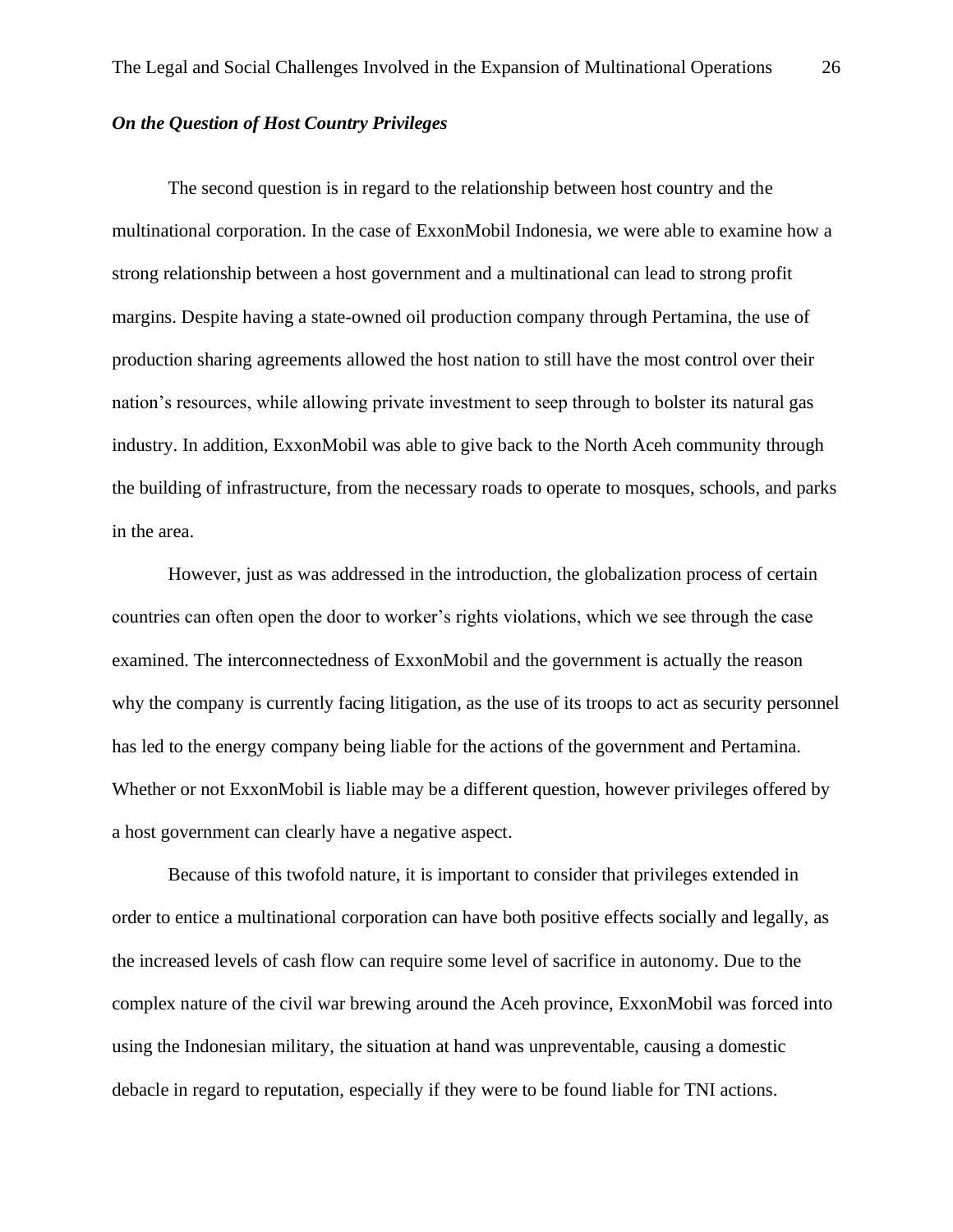### <span id="page-27-0"></span>*On the Question of Steps Taken to Resolve Disputes*

#### <span id="page-27-1"></span>*Social*

In order to answer the question presented, let us first address each topic separately, first socially, then legally. Throughout ExxonMobil's time in Indonesia, we have seen a few common solutions that their corporate leadership decides to undertake in the face of adversity. Apart from general infrastructure investments that eventually help with factory operations, ExxonMobil goes above and beyond in their corporate social responsibility plan and creates infrastructure for improved education, sanitation, employment opportunities, and public spaces. In addition, the company is not afraid to donate to any natural disaster that needs extra funding. This social capital they have built and are currently building assists with the resolution of qualms the local public would have with their operations. Although it will take far longer to repair relations with the Indonesian public, we don't see as much of an adverse reaction now than we saw immediately after Indonesian media reported on the human rights violations. ExxonMobil's use of portraying itself through positive media such as donations or infrastructure projects slowly gives way to improved reputations.

This approach is common in the discipline of business, the only difference being that ExxonMobil is so profitable in the region that they can afford to continuously spend money on improving public relations in their host countries. In addition, in countries in which the economy continues to increase substantially due to a specific industry, it becomes easier for a major player such as ExxonMobil to fall back in good favor out of necessity. Even in the earlier examples given through Nike and Apple, both engaged in CSR campaigns that eventually improved working conditions within their factories, as well as restoring their reputation within the United States.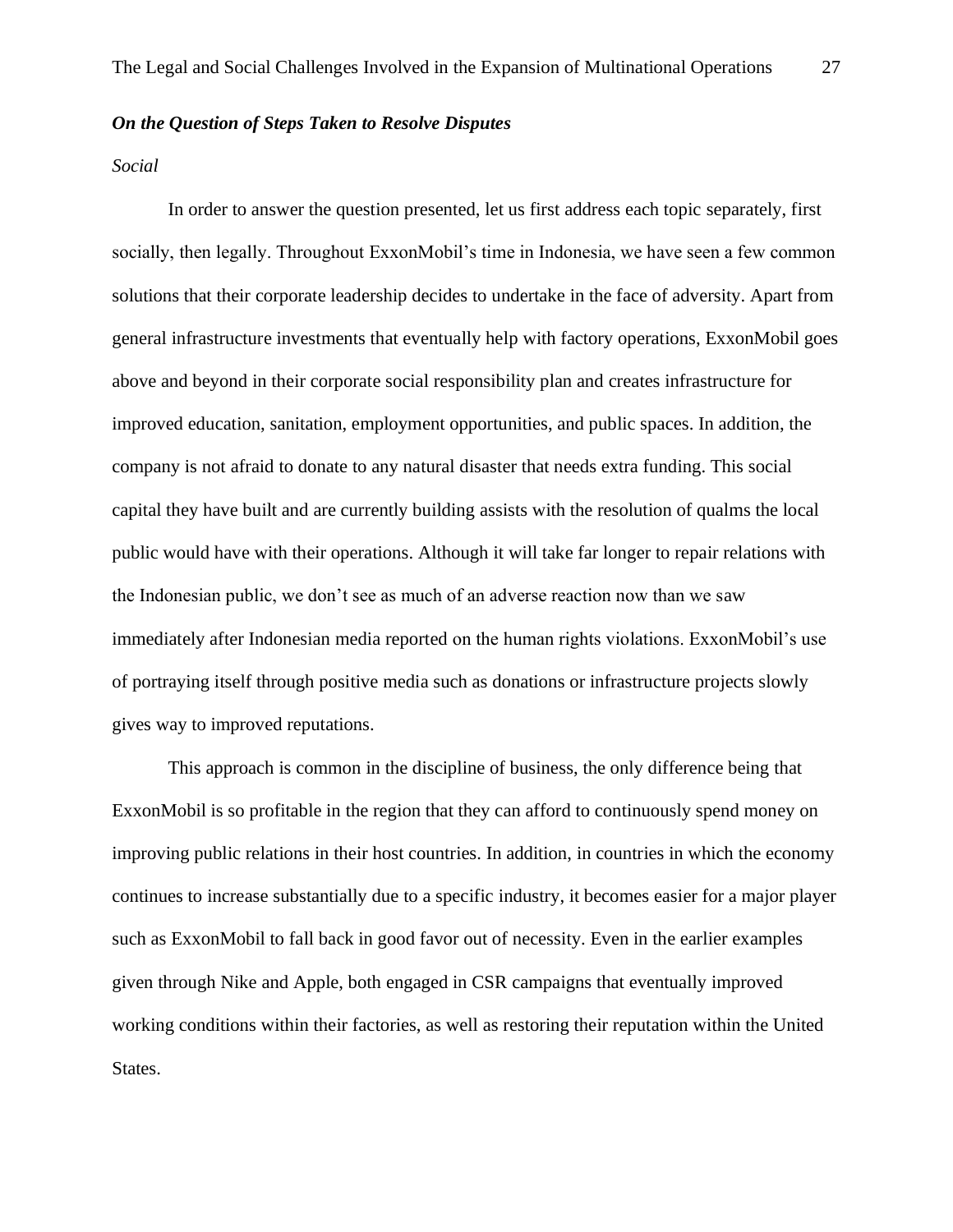<span id="page-28-0"></span>*Legal*

The legal strategy of ExxonMobil Indonesia is incredibly intriguing. Within the circumstances, the human rights violations they have been accused of seemed inevitable given the situation, and yet it appears as if they were not prepared for a legal battle within the United States court system. Though they were able to dismiss almost all standing, the inability to argue against common law standing, especially when it was able to be dismissed for four of the eleven seem to break down into a failure of arguments, especially when all plaintiffs had similar remedies pursued.

While the trial has not commenced as of yet, the public approach pursued by ExxonMobil is not too surprising. In no scenario would they admit fault for human rights violations, especially when an active case is involved within the District of Columbia court system. However, it will be interesting to note how their increased efforts in CSR will be portrayed once the trial begins, especially with the possibility that the plaintiffs can use that as some admission of guilt in the area.

While this case does not look at trials outside of the United States, the specific case confers upon us an important element of info that precedent exists that allow foreigners victimized by US companies to sue for damages with standing. This was not clear prior to these cases, as rulings would be incredibly tenuous depending on the reading of the judge in charge. With this being the last legal precedent being set, especially with the US Supreme Court declining ExxonMobil's appeal, companies will have to adapt their legal strategy when it comes to relationships abroad in order to cover themselves against potential lawsuits. At the moment, it does not appear that ExxonMobil will offer a settlement to those who fell victim to the human rights abuses of the TNI, therefore the result of the trial should be closely followed.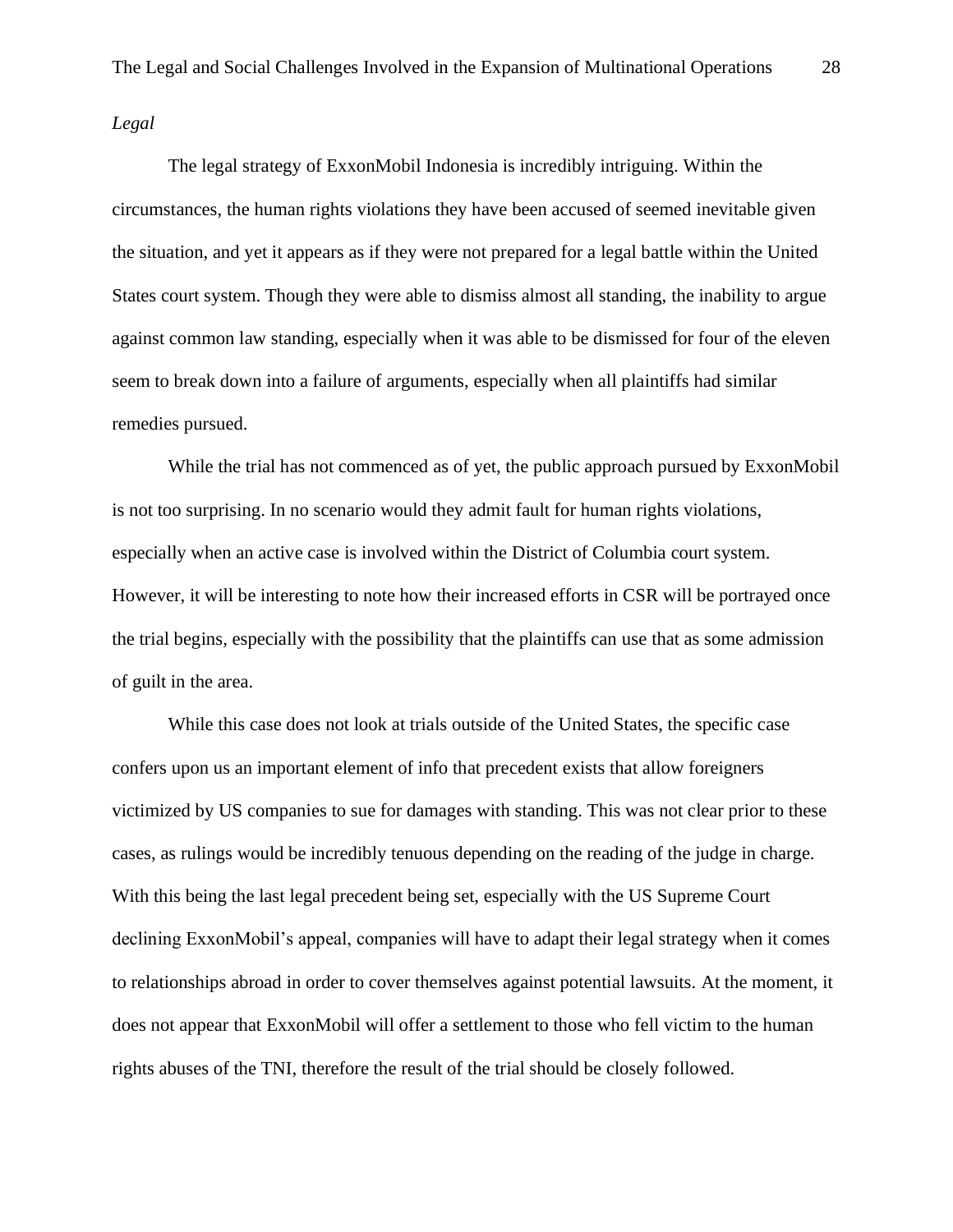## <span id="page-29-0"></span>*On the Question of Corporate Diplomacy*

When dealing with shareholders from multiple different regions across the world, it becomes incredibly important to avoid conflict at all costs. However, in the case of ExxonMobil in Indonesia, we see how events have unfolded that completely shatter the notion of viewing the American company in a positive light. An Indonesian shareholder by the name of Zahara Hamzah at a 2002 shareholders' meeting exclaimed the following:

"In 1998, at the fall of the tyrannical regime of General Suharto we found that [ExxonMobil] had been financing the military operation in Aceh since 1989. ExxonMobil had provided the facilities for the Indonesian military to torture, rape, and kill our kinsfolk. It had paid the salaries of soldiers who burnt our houses and robbed our properties…In fact, all the atrocities are still going on at this very moment. The soldiers are still being paid by this Company of yours and the soldiers are still killing civilians, raping women, pillaging and burning villages all around the ExxonMobil complex, in the name of protecting your Company" (Schulze, 2017, p. 204-205).

In the situation that a shareholder of ExxonMobil enters this statement into public record at a shareholder meeting, it shows the deep fracture of trust that existed back in 2002 between the general public, their own shareholders, and the company itself. The relationship between home and host country is important to maintain not only due to communication reasons, but also due to effective multinational governance. In the case presented, we see an example of how trust takes time to heal. Although Mr. Hamzah is a shareholder, he never once claims ownership of ExxonMobil, opting to use the phrase "your company," distancing himself from any further actions. It is at this point that the goals of social and legal decision making are important to recover from any negative impact seen from an international debacle such as the one presented in the case.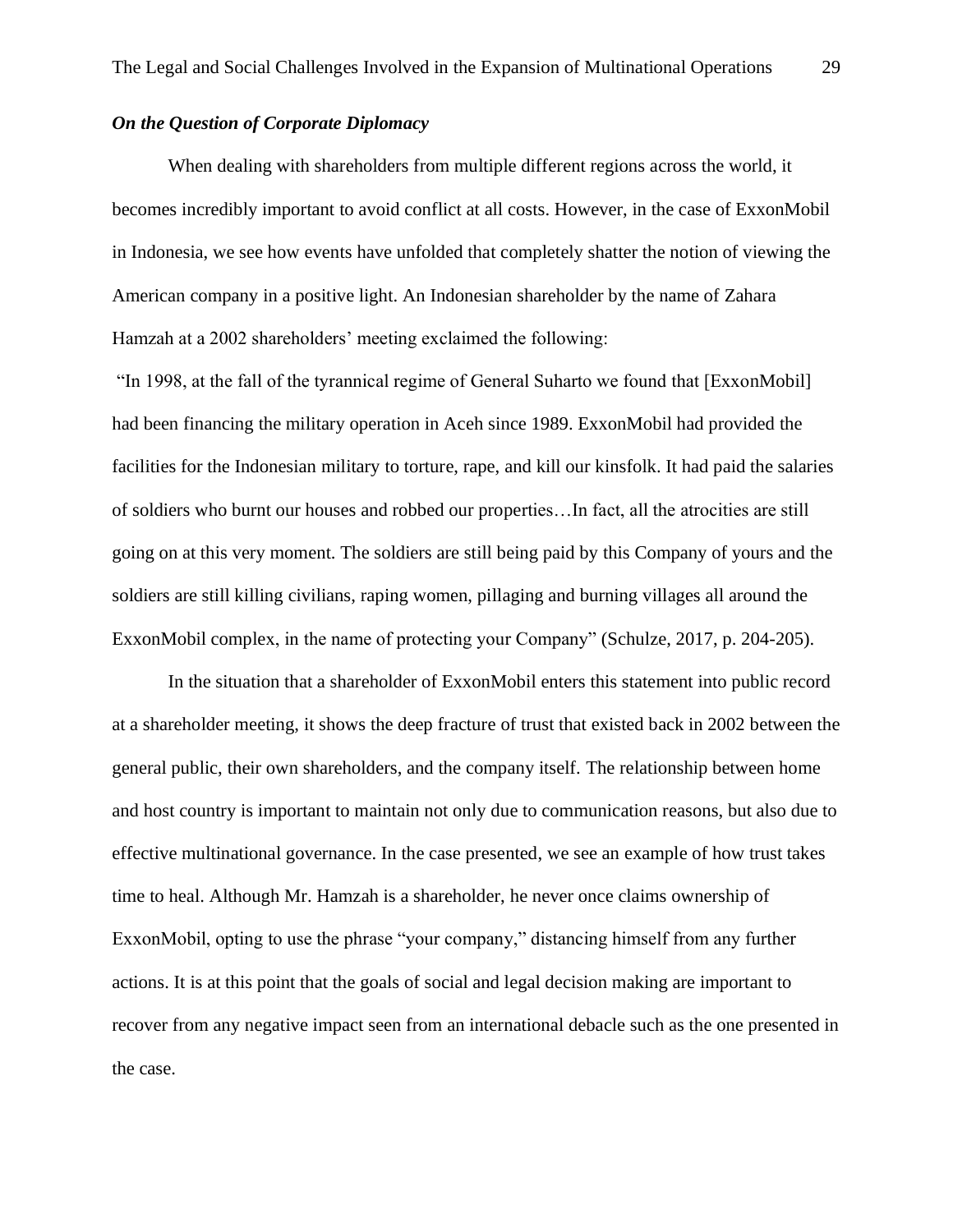## <span id="page-30-0"></span>**Conclusion**

From the findings of this case, we can see the limits of international law in the global system. In a continuously changing world, the rise and prominence of non-state actors has resulted in statutes becoming outdated. With the inability of states being able to come to an agreement within 21<sup>st</sup> century geopolitics on matters that either do not have mass public support or need immediate addressal, the status quo must be assumed for the near future. Until this situation can be corrected, remedies must be pursued at the local level in order to gain some semblance of redress.

Base country public opinion has not moved as significantly as expected, especially regarding awareness of international court cases about American companies that are currently in progress. With an issue persisting within ExxonMobil Indonesia for nearly fifty years, public attention has not been brought to such cases at the same level of popular clothing brands such as Nike and Shien. However, as discussed, purchasing behavior barely moves in regard to global news. This situation results in the continued perpetration of the issues at hand as consumer behavior becomes relatively inelastic in its response. Although we see public outcry within Indonesia, there has almost been no publication of issues within sources in the United States. With the additional news of sanctions being imposed upon ExxonMobil for their handling of the case, Al-Jazeera and Reuters were the only major news organizations that chose to report on such an issue. However, due to social issues in play with the civil war still raging within the nation, it becomes of utmost importance for ExxonMobil to balance relations even within their host country.

Corporate social responsibility has always been the crux of all problem solving in regard to building positive capital with the environment a multinational is based in. The ExxonMobil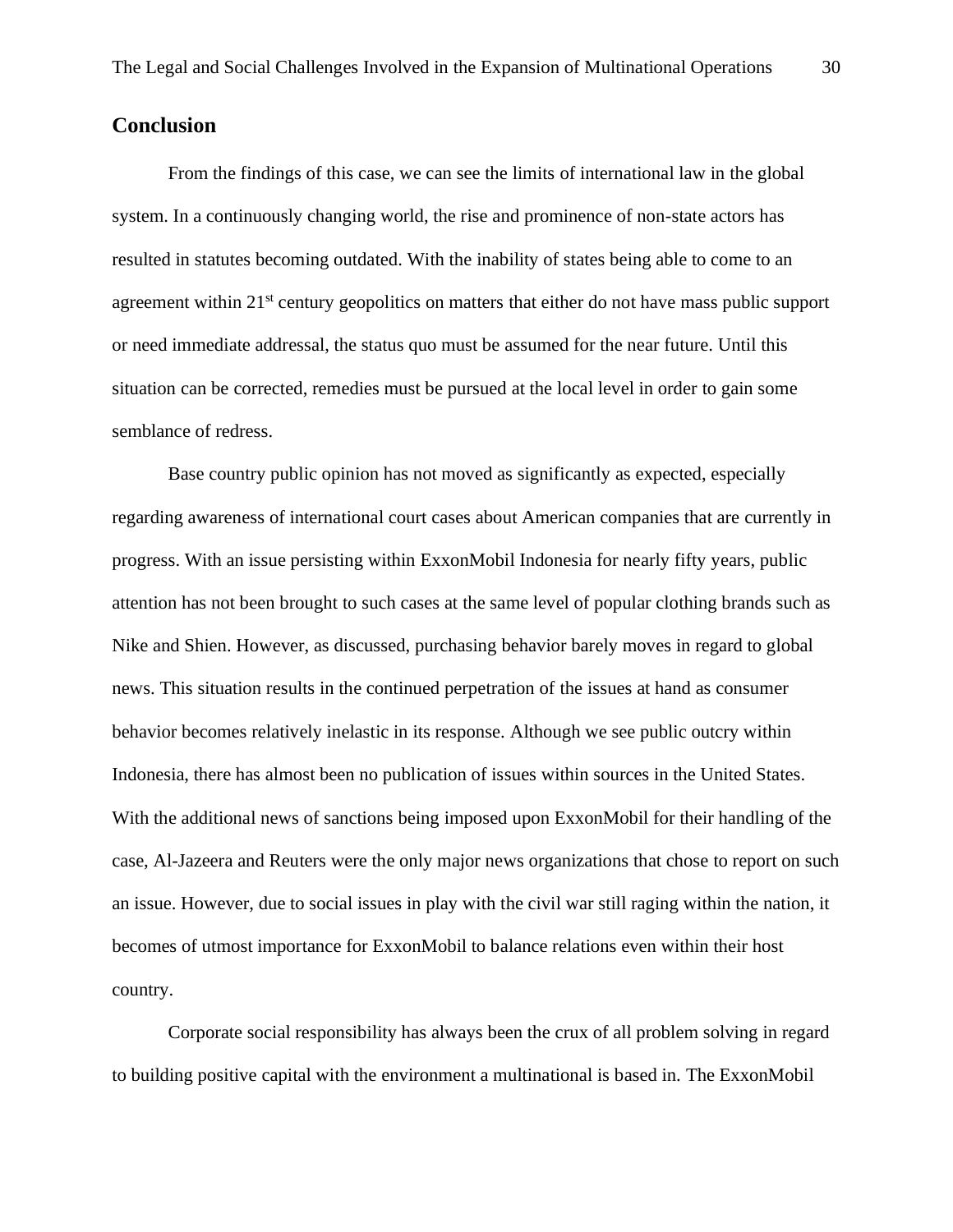Indonesia case allows for the unique analysis of a company that has potentially committed a violation of both international and domestic law yet has somehow maintained the profile of the case to be under the radar in their home country. Because of the extreme nature of the case, we have been able to test the limits of legal and social challenges and see to what extent a company must perform remedies to attempt to repair their reputation. Through heavy investment in local economies, we can see that companies can just not improve the lives of those in their community, but also change entire education systems that can reflect their company in a positive light.

As the case moves forward within the American legal system, ExxonMobil Indonesia must now fight both at home and abroad to tackle potential ramifications. If the case is ruled in favor of the plaintiffs at the Supreme Court level, we could potentially see an influx of cases move into the US court system as the international system has become ineffective. Courts recognize this potential harm and will take such factors into account, as seen in the comments regarding how the ATCA could not apply to the case at hand. International legal questions will continue to flow into the US court system until such issues with international law are looked at, and for now it is the responsibility of the court system to determine standing.

Although the case of ExxonMobil may seem singular, it has highlighted issues with the legal system currently and could set the scene for legal battles in the future. The practice of multinational management combines three disciplines: international law, international business, and human resources. It is the efficient management of all three that provide answers to all possible legal and social challenges that the world can present. However, though the case of ExxonMobil Indonesia has provided us with a plethora of information regarding answers our thesis questions, it is important to understand that one case cannot possibly cover every strategy.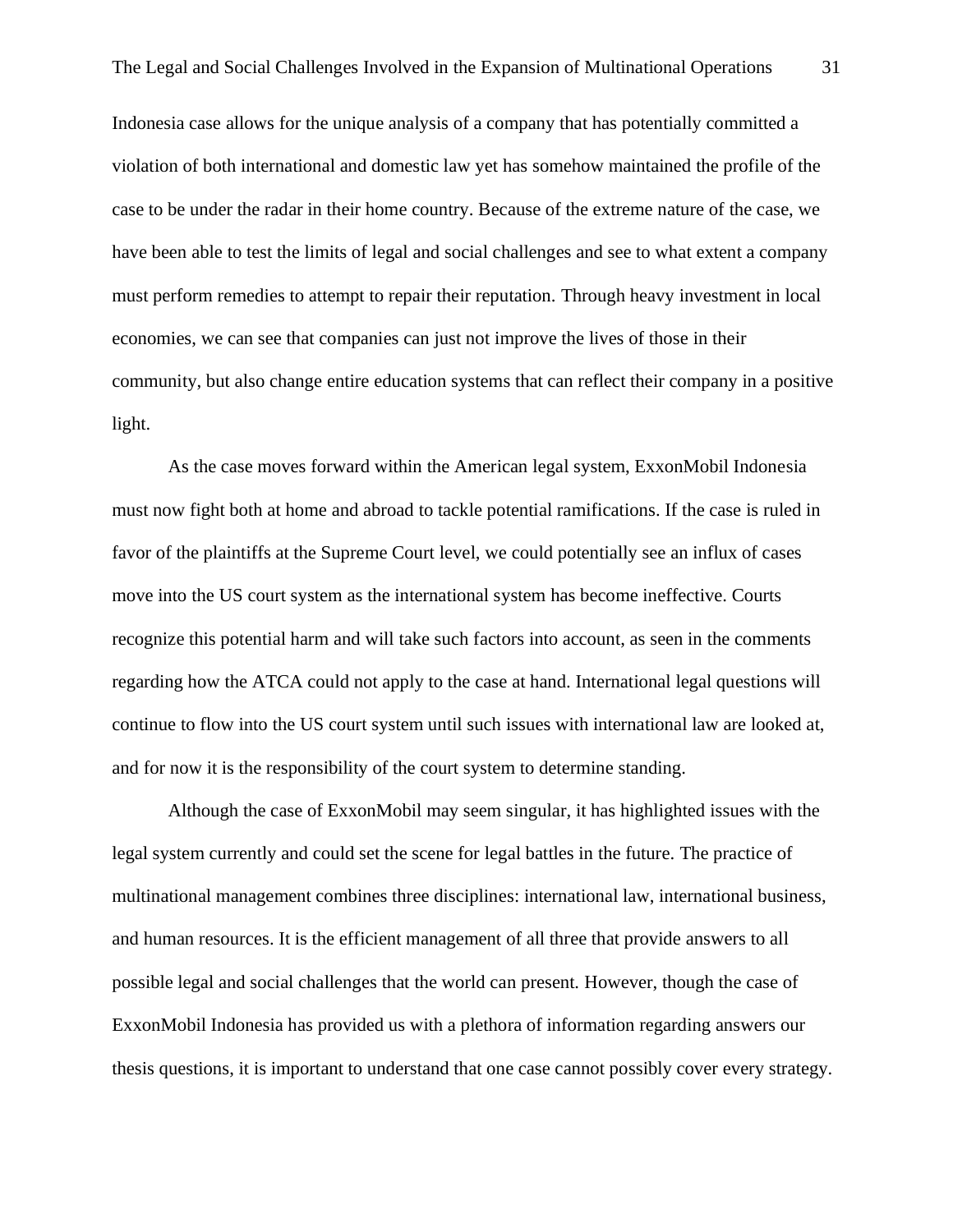Globalization has changed the world through two major information and supply chain revolutions and has not stopped constantly shifting the dynamics of how interconnected economies work. As more companies partner with more foreign nations, the need for efficient conflict resolution will be necessary more than ever, and this will result in the creation of unique strategies to solve any potentially new problems.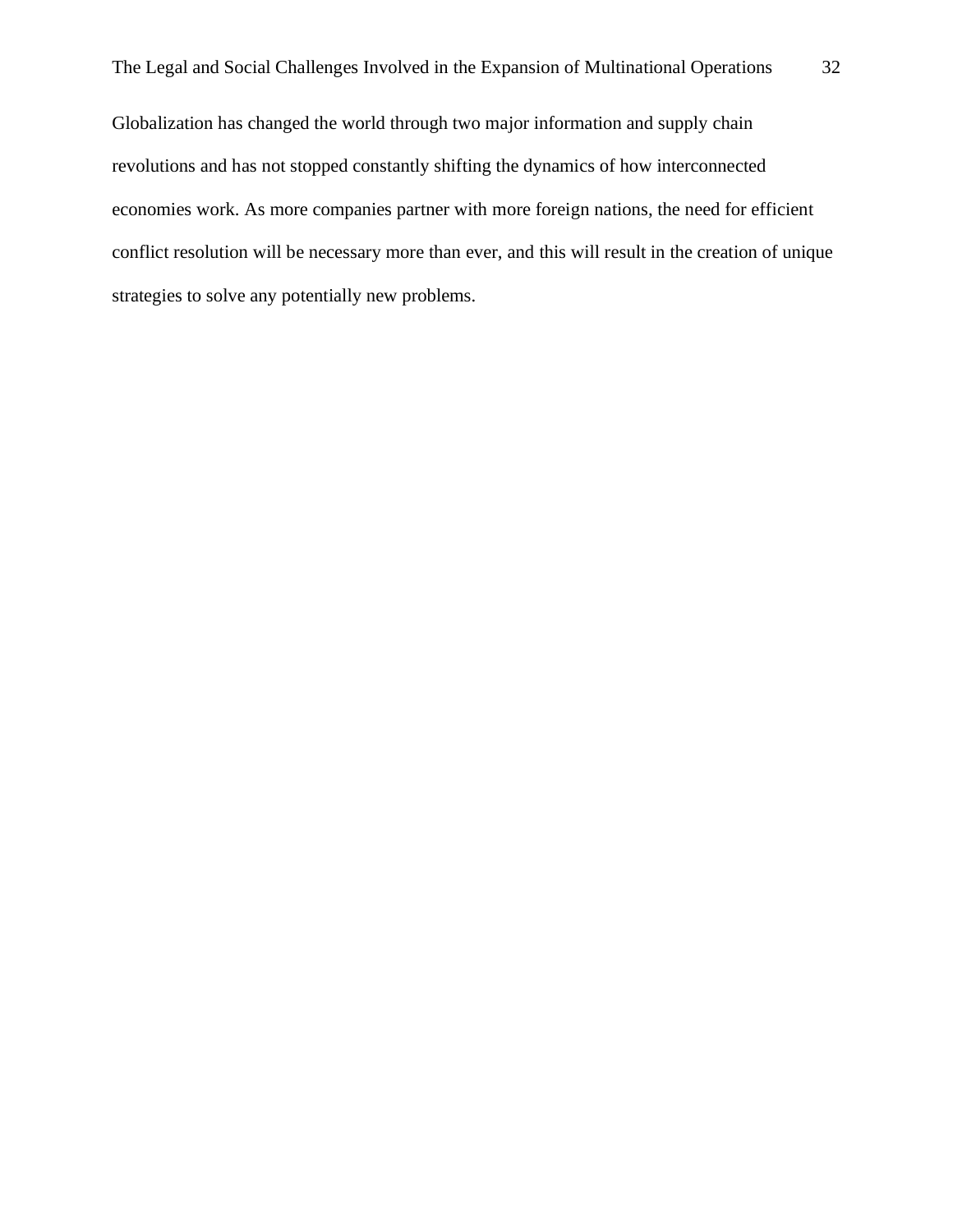# <span id="page-33-0"></span>**Appendix**



## **Appendix 1: Map of GAM Control Within the Aceh Province**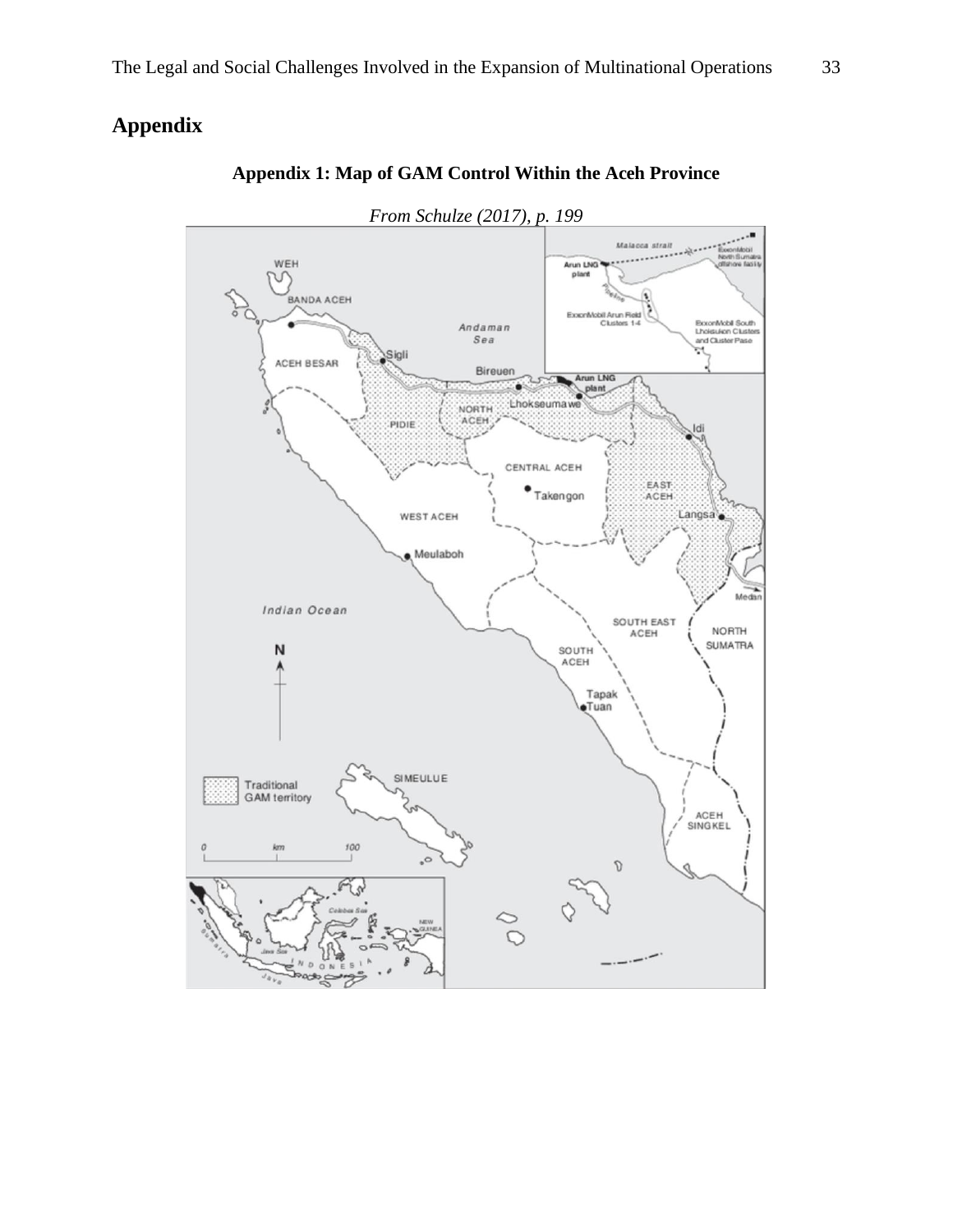## <span id="page-34-0"></span>**References**

- Arndt, H. W. (1983). OIL AND THE INDONESIAN ECONOMY. *Southeast Asian Affairs*, 136–150. http://www.jstor.org/stable/27908478
- Backer, L. C. (2009). Small Steps Towards an Autonomous Transnational Legal System for the Regulation of Multinational Corporations. Melbourne Journal of International Law, 10(1), 258–307.
- Calatayud, M. J. T., Candelas, J. C., & Fernández, P. P. (2008). The Accountability of Multinational Corporations for Human Rights' Violations. *Cuadernos Constitucionales De La Cátedra Fadrique Furió Ceriol*, 171–186.
- Clarke, R. (2021). A Matter of Complicity? Exxon Mobil on Trial for its Role in Human Rights Violations in Aceh. *International Center for Transitional Justice*, 1–21. https://doi.org/10.1163/2210-7975\_hrd-9808-0012
- Doe v. Exxon Mobil Corp., 393 F. Supp. 2d 20 (United States District Court, District of Columbia. October 14, 2005).
- Encyclopædia Britannica, inc. (n.d.). *Standard oil*. Encyclopædia Britannica. from https://www.britannica.com/topic/Standard-Oil
- ExxonMobil. (2019, June 12). *About Us: ExxonMobil Indonesia*. ExxonMobil. from https://www.exxonmobil.co.id/en-ID/Company/Overview/Who-we-are/About-us
- ExxonMobil. (2019, June 12). *Our history in Indonesia: ExxonMobil Indonesia*. ExxonMobil., from https://www.exxonmobil.co.id/en-ID/Company/Overview/Who-we-are/Our-historyin-Indonesia
- ExxonMobil. (2019, June 12). *Working with communities: ExxonMobil Indonesia*. ExxonMobil. Retrieved from https://www.exxonmobil.co.id/en-ID/Community-engagement/Workingwith-communities
- Jägers, N. (1999). Colloquium on the Liability of Multinational Corporations under International Law 29 and 30 April 1999, Rotterdam, The Netherlands. International Law FORUM Du Droit International, 1(3), 181–183. https://doiorg.pallas2.tcl.sc.edu/10.1163/15718049920962061
- Joel R. Paul, Holding Multinational Corporations Responsible under International Law, 24 HastingsInt'l & Comp.L. Rev. 285 (2001). Available at: https://repository.uchastings.edu/hastings\_international\_comparative\_law\_review/vol24/i  $ss3/1$
- John Doe VIII v. Exxon Mobil Corp., 658 F. Supp. 2d 131 (United States District Court, District of Columbia September 30, 2009).